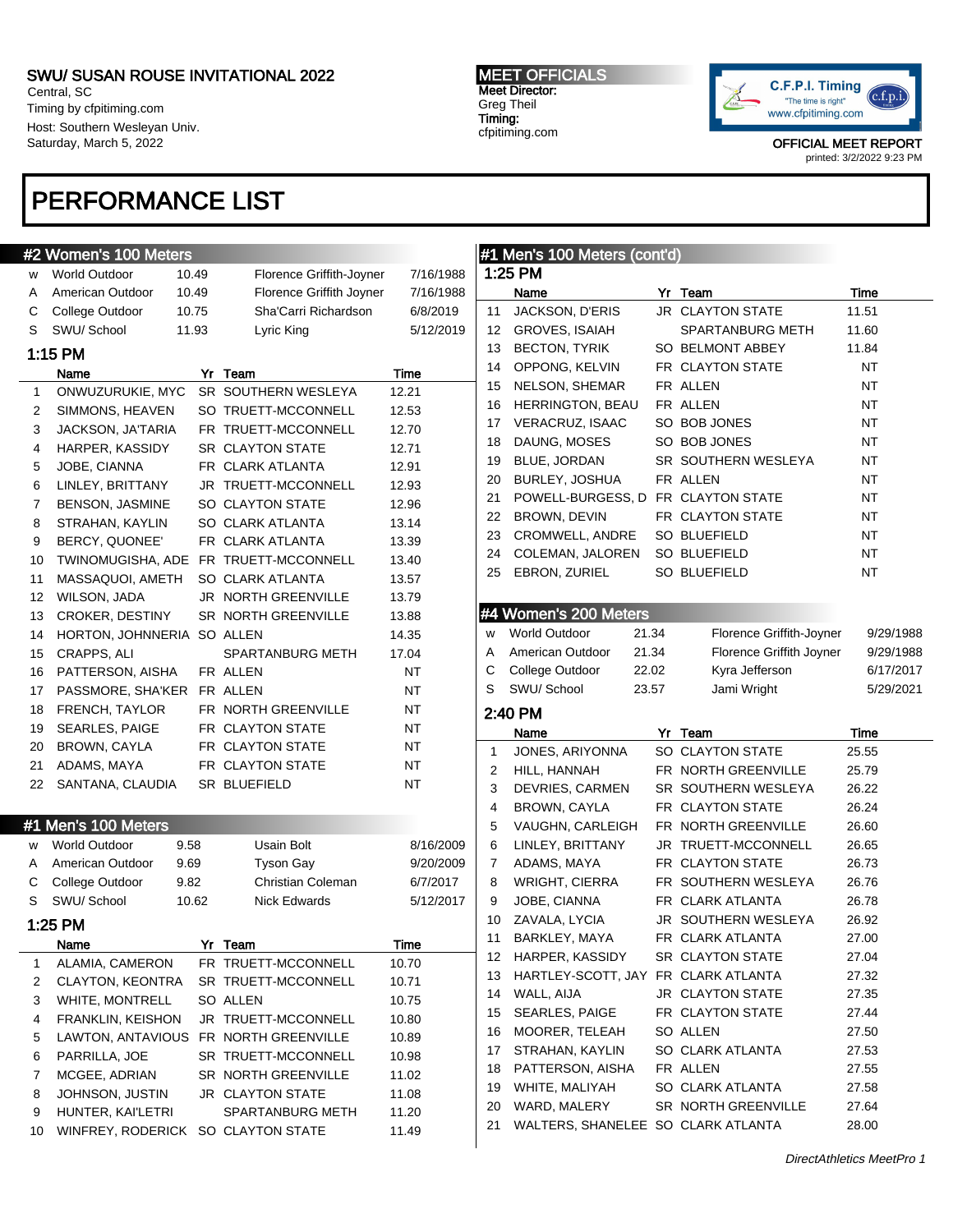Central, SC Timing by cfpitiming.com Host: Southern Wesleyan Univ. Saturday, March 5, 2022

## PERFORMANCE LIST

#### MEET OFFICIALS Meet Director: Greg Theil Timing: cfpitiming.com



|    | #4 Women's 200 Meters (cont'd)        |                            |           |                | #3 Men's 200 Meters (cont'd)   |       |                         |           |
|----|---------------------------------------|----------------------------|-----------|----------------|--------------------------------|-------|-------------------------|-----------|
|    | 2:40 PM                               |                            |           |                | 3:00 PM                        |       |                         |           |
|    | Name                                  | Yr Team                    | Time      |                | Name                           |       | Yr Team                 | Time      |
| 22 | JACKSON, JA'TARIA                     | FR TRUETT-MCCONNELL        | 28.12     | 23             | <b>GROVES, ISAIAH</b>          |       | <b>SPARTANBURG METH</b> | 25.13     |
|    | 23 FRENCH, TAYLOR                     | FR NORTH GREENVILLE        | 28.26     | 24             | MORGAN, LYNDEN                 |       | <b>SPARTANBURG METH</b> | 25.36     |
| 24 | PASSMORE, SHA'KER FR ALLEN            |                            | 28.44     | 25             | NASH, MICHAEL                  |       | FR TRUETT-MCCONNELL     | 25.77     |
| 25 | LEE, LONDON                           | SR CLARK ATLANTA           | 28.44     | 26             | PARKS, CADERRIOUS              |       | FR ALLEN                | <b>NT</b> |
| 26 | HAGOOD, JORDAN                        | SO NORTH GREENVILLE        | 28.91     | 27             | DUBBERLY, ANDREW               |       | FR BOB JONES            | <b>NT</b> |
| 27 | SANTANA, CLAUDIA                      | <b>SR BLUEFIELD</b>        | 29.00     | 28             | FRESSEL, LUKE                  |       | SO BOB JONES            | NT        |
| 28 | SHEPHERD, AUTUMN                      | FR TRUETT-MCCONNELL        | 29.00     | 29             | CROWLEY, NATHANIE JR BOB JONES |       |                         | NT        |
| 29 | <b>WILSON, JADA</b>                   | JR NORTH GREENVILLE        | 29.18     | 30             | ROBINSON, JAMEEL               |       | FR CLAYTON STATE        | NT        |
| 30 | TWINOMUGISHA, ADE FR TRUETT-MCCONNELL |                            | 30.42     | 31             | BRYSON, DYLAN                  |       | <b>SO BLUEFIELD</b>     | NT        |
| 31 | CHELLIS, JULIA                        | FR BOB JONES               | NT        |                |                                |       |                         |           |
| 32 | PARKS, ELISABETH                      | JR BOB JONES               | NT        |                |                                |       |                         |           |
| 33 | WHALEY, KAITLYN                       | SR BOB JONES               | NT        |                | #6 Women's 400 Meters          |       |                         |           |
|    | TAYLOR, LILIANA                       | SR BOB JONES               | <b>NT</b> | w              | <b>World Outdoor</b>           | 47.60 | Marita Koch             | 10/6/1985 |
| 34 |                                       |                            |           | A              | American Outdoor               | 48.70 | Sandi Richards          | 9/17/2006 |
| 35 | CRAPPS, ALI                           | SPARTANBURG METH           | <b>NT</b> | С              | College Outdoor                | 49.57 | Athing MU               | 6/12/2021 |
|    |                                       |                            |           | S              | SWU/School                     | 54.43 | Jami Wright             | 2021      |
|    | #3 Men's 200 Meters                   |                            |           |                | 12:45 PM                       |       |                         |           |
| w  | <b>World Outdoor</b><br>19.19         | Usain Bolt                 | 8/20/2009 |                | Name                           |       | Yr Team                 | Time      |
| A  | 19.32<br>American Outdoor             | Michael Johnson            | 8/1/1996  | 1              | <b>BEUGRE, MICHELE</b>         |       | SR SOUTHERN WESLEYA     | 56.31     |
| С  | College Outdoor<br>19.69              | <b>Walter Dix</b>          | 5/25/2007 | $\overline{2}$ | JONES, ARIYONNA                |       | SO CLAYTON STATE        | 57.56     |
| S  | SWU/ School<br>21.63                  | Jannai Maxwell             | 4/15/2017 | 3              | HILL, HANNAH                   |       | FR NORTH GREENVILLE     | 58.14     |
|    | 3:00 PM                               |                            |           | 4              | WRIGHT, CIERRA                 |       | FR SOUTHERN WESLEYA     | 58.30     |
|    | Name                                  | Yr Team                    | Time      | 5              | ZAVALA, LYCIA                  |       | JR SOUTHERN WESLEYA     | 59.75     |
| 1  | ALAMIA, CAMERON                       | FR TRUETT-MCCONNELL        | 21.70     | 6              | BARKLEY, MAYA                  |       | FR CLARK ATLANTA        | 59.99     |
| 2  | FERRELL, JOSHUA                       | SO CLAYTON STATE           | 22.07     | 7              | WALL, AIJA                     |       | <b>JR CLAYTON STATE</b> | 1:00.96   |
| 3  | ROULHAC, NIGEL                        | <b>JR CLAYTON STATE</b>    | 22.18     | 8              | IRIZARRY, MELANIE              |       | FR NORTH GREENVILLE     | 1:05.00   |
| 4  | <b>WHITE, MONTRELL</b>                | SO ALLEN                   | 22.32     | 9              | NORK, MARGARET                 |       | JR NORTH GREENVILLE     | 1:05.67   |
| 5  | THIERFELDER, JAME                     | SR BELMONT ABBEY           | 22.54     | 10             | STEWART, SAVANNA               |       | FR SOUTHERN WESLEYA     | 1:05.96   |
| 6  | WINFREY, RODERICK SO CLAYTON STATE    |                            | 22.75     | 11             | CALLOWAY, CORION               |       | SO ALLEN                | 1:06.00   |
| 7  | MURPHY-REDD, LOG                      | JR BELMONT ABBEY           | 22.77     | 12             | LEE, LONDON                    |       | SR CLARK ATLANTA        | 1:06.75   |
| 8  | HAND, TITUS                           | FR CLAYTON STATE           | 23.02     | 13             | LOFTON, ACACIA                 |       | FR CLARK ATLANTA        | 1:07.00   |
| 9  | MCGEE, ADRIAN                         | SR NORTH GREENVILLE        | 23.04     | 14             | HARTLEY-SCOTT, JAY             |       | FR CLARK ATLANTA        | 1:07.00   |
| 10 | EZEOKONKWO, CHUR JR CLAYTON STATE     |                            | 23.25     | 15             | BROADWELL, TAYLO               |       | SR SOUTHERN WESLEYA     | 1:07.47   |
| 11 | HUNTER, KAI'LETRI                     | <b>SPARTANBURG METH</b>    | 23.35     | 16             | PITTS, HATTIE                  |       | SR SOUTHERN WESLEYA     | 1:07.64   |
|    | 12 FOSTER, ROYAL                      | <b>SO NORTH GREENVILLE</b> | 23.40     | 17             | ALLEN, TRENYONNA               |       | FR TRUETT-MCCONNELL     | 1:08.64   |
| 13 | BURLEY, JOSHUA                        | FR ALLEN                   | 23.47     | 18             | <b>BARTON, CARRIE</b>          |       | SR SOUTHERN WESLEYA     | 1:08.78   |
| 14 | POWELL-BURGESS, D FR CLAYTON STATE    |                            | 23.51     | 19             | COOK, SKYA                     |       | SO ALLEN                | 1:17.74   |
|    |                                       |                            |           |                |                                |       |                         | <b>NT</b> |
| 15 | COLEMAN, JALOREN                      | SO BLUEFIELD               | 23.58     | 20             | <b>TAYLOR, LILIANA</b>         |       | SR BOB JONES            |           |
| 16 | OPPONG, KELVIN                        | FR CLAYTON STATE           | 23.69     |                |                                |       |                         |           |
| 17 | <b>KETTER, TARRENCE</b>               | FR NORTH GREENVILLE        | 23.86     |                | #5 Men's 400 Meters            |       |                         |           |
| 18 | BARNETT, CHANDLER SO NORTH GREENVILLE |                            | 24.09     | W              | World Outdoor                  | 43.03 | Wayne van Niekerk       | 8/14/2016 |
| 19 | <b>BECTON, TYRIK</b>                  | SO BELMONT ABBEY           | 24.27     | Α              | American Outdoor               | 43.18 | Michael Johnson         | 8/26/1999 |
| 20 | EBRON, ZURIEL                         | SO BLUEFIELD               | 24.30     | С              | College Outdoor                | 43.61 | Michael Norman          | 6/8/2018  |
| 21 | BROWN, DEVIN                          | FR CLAYTON STATE           | 24.37     | S              | SWU/ School                    | 48.08 | Dymitric Ray            | 4/28/2018 |
| 22 | HARRIED, JAMEL                        | SPARTANBURG METH           | 24.85     |                |                                |       |                         |           |
|    |                                       |                            |           |                |                                |       |                         |           |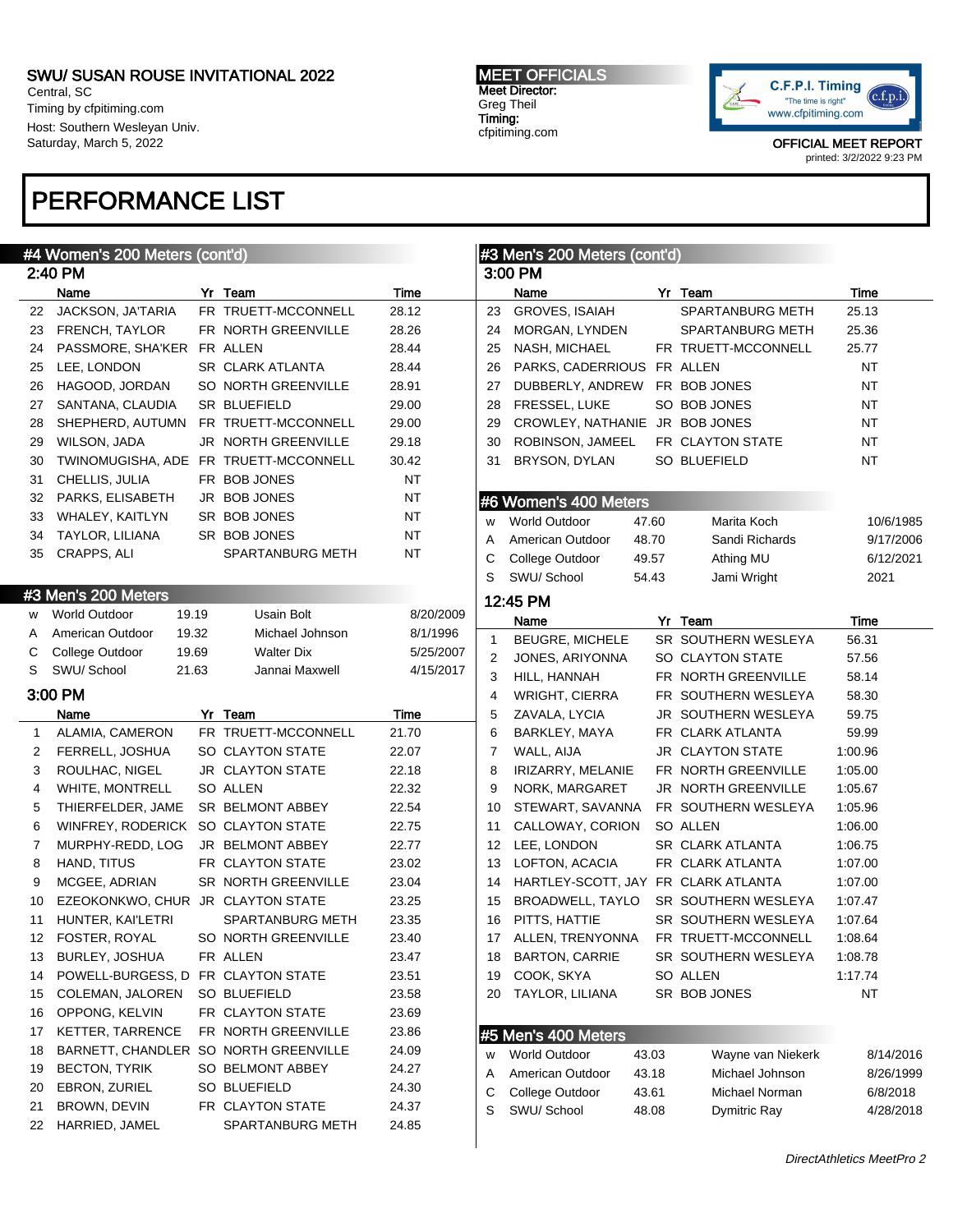Central, SC Timing by cfpitiming.com Host: Southern Wesleyan Univ. Saturday, March 5, 2022

## PERFORMANCE LIST

#### MEET OFFICIALS Meet Director: Greg Theil Timing: cfpitiming.com



|              | #5 Men's 400 Meters (cont'd)          |         |                                       |           |              | #8 Women's 800 Meters (cont'd) |         |                        |           |
|--------------|---------------------------------------|---------|---------------------------------------|-----------|--------------|--------------------------------|---------|------------------------|-----------|
|              | 12:55 PM                              |         |                                       |           |              | 1:40 PM                        |         |                        |           |
|              | Name                                  |         | Yr Team                               | Time      |              | Name                           |         | Yr Team                | Time      |
| $\mathbf{1}$ | ROULHAC, NIGEL                        |         | <b>JR CLAYTON STATE</b>               | 47.76     | 6            | FROCK, ABBEY                   |         | SO SOUTHERN WESLEYA    | 2:34.33   |
| 2            | FERRELL, JOSHUA                       |         | SO CLAYTON STATE                      | 49.49     | 7            | BROWN, MARINA                  |         | FR CLAYTON STATE       | 2:35.94   |
| 3            | THIERFELDER, JAME                     |         | <b>SR BELMONT ABBEY</b>               | 49.65     | 8            | CHESNEY, MADISON               |         | SPARTANBURG METH       | 2:40.00   |
| 4            | MCINTYRE, GRAY                        |         | FR NORTH GREENVILLE                   | 50.50     | 9            | VALENTINE, GRACE               |         | SR NORTH GREENVILLE    | 2:40.00   |
| 5            | MURPHY-REDD, LOG                      |         | JR BELMONT ABBEY                      | 50.64     | 10           | SIMS, ELLE                     |         | FR TRUETT-MCCONNELL    | 2:40.00   |
| 6            | EZEOKONKWO, CHUR JR CLAYTON STATE     |         |                                       | 50.69     | 11           | CHOCK, SIMONE                  |         | SO TRUETT-MCCONNELL    | 2:40.00   |
| 7            | <b>MEADOWS, NOAH</b>                  |         | SO SOUTHERN WESLEYA                   | 50.99     | 12           | MORGAN, MACEY                  |         | SO SOUTHERN WESLEYA    | 2:41.10   |
| 8            | MEEKINS, JORDAN                       |         | JR NORTH GREENVILLE                   | 51.50     | 13           | CALLOWAY, CORION               |         | SO ALLEN               | 2:42.00   |
| 9            | THOMASON, MARCUS FR NORTH GREENVILLE  |         |                                       | 51.50     | 14           | CANADY, HANNAH                 |         | SR TRUETT-MCCONNELL    | 2:42.36   |
| 10           | MCFERRIN, CJ                          |         | FR NORTH GREENVILLE                   | 51.75     | 15           | REEVES, JULIA                  |         | JR SOUTHERN WESLEYA    | 2:44.37   |
| 11           | COLAS, LUDCHEEL                       |         | SO SOUTHERN WESLEYA                   | 51.89     | 16           | FLOOK, MARYMARGA               |         | SO NORTH GREENVILLE    | 2:45.00   |
| 12           | HAND, TITUS                           |         | FR CLAYTON STATE                      | 52.09     | 17           | DIXON, JANEY                   |         | FR SOUTHERN WESLEYA    | 2:46.44   |
| 13           | WHITE, JOSHUA                         |         | FR NORTH GREENVILLE                   | 52.50     | 18           | PARTEE, KAYLA                  |         | JR CLARK ATLANTA       | 2:47.84   |
| 14           | BENNETT, BOBBY                        |         | FR NORTH GREENVILLE                   | 52.50     | 19           | MORGAN, HALEY                  |         | SO SOUTHERN WESLEYA    | 2:48.00   |
| 15           | JOYNER, JOSHUA                        |         | SO ALLEN                              | 52.86     | 20           | PONCE, HAYDEN                  |         | SO TRUETT-MCCONNELL    | 2:48.00   |
| 16           | <b>KETTER, TARRENCE</b>               |         | FR NORTH GREENVILLE                   | 53.26     | 21           | TAYLOR, AYANI                  |         | FR ALLEN               | 3:10.44   |
| 17           | BARNETT, CHANDLER SO NORTH GREENVILLE |         |                                       | 53.50     | 22           | COOK, SKYA                     |         | SO ALLEN               | 3:12.38   |
| 18           | <b>BANKS, MYKKEL</b>                  |         | JR BLUEFIELD                          | 53.80     | 23           | PALMS, KAELYN                  |         | FR CLARK ATLANTA       | NT        |
| 19           | <b>BANKS, MAREK</b>                   |         | JR BLUEFIELD                          | 53.99     | 24           | WILSON, MIKAYLA                |         | SPARTANBURG METH       | <b>NT</b> |
| 20           | GASKIN, AZIAH                         |         | FR SOUTHERN WESLEYA                   | 54.00     | 25           | JOHNSON, KYLA                  |         | FR SOUTHERN WESLEYA    | NT        |
| 21           | BROCK, DAQUAN                         |         | JR ALLEN                              | 54.49     | 26           | JONES, COURTNEY                |         | FR BOB JONES           | <b>NT</b> |
| 22           | CUNNINGHAM, KEVIN                     |         | SO COLUMBIA INT'L                     | 55.87     | 27           | ANDREWS, NAOMI                 |         | SO CLARK ATLANTA       | NT        |
| 23           | MORGAN, LYNDEN                        |         | SPARTANBURG METH                      | 57.80     | 28           | SANCHEZ, KRISTINA              |         | SR BLUEFIELD           | NT        |
| 24           | BLANKENSHIP, MATT SO BLUEFIELD        |         |                                       | 57.85     |              |                                |         |                        |           |
| 25           | NASH, MICHAEL                         |         | FR TRUETT-MCCONNELL                   | 58.05     |              | #7 Men's 800 Meters            |         |                        |           |
| 26           | WHITAKER, EDMOND                      |         | FR ALLEN                              | 59.00     | W            | <b>World Outdoor</b>           | 1:40.91 | Davia Rudisha          | 8/9/2012  |
| 27           | RUFFIN, DEYANDRE                      |         | JR ALLEN                              | <b>NT</b> | A            | American Outdoor               | 1:42.34 | Donavan Brazier        | 10/1/2019 |
| 28           | SARVER, ANDREW                        |         | FR BOB JONES                          | NT        | С            | College Outdoor                | 1:43.25 | Michael Saruni'        | 4/28/2018 |
| 29           | <b>WATSON, NATE</b>                   |         | FR SOUTHERN WESLEYA                   | NT        | S            | SWU/ School                    | 1:54.35 | <b>Thomas Williams</b> | 4/28/2018 |
| 30           | ROBINSON, JAMEEL                      |         | FR CLAYTON STATE                      | NT        |              |                                |         |                        |           |
| 31           | BRYSON, DYLAN                         |         | SO BLUEFIELD                          | NT        |              | 2:00 PM                        |         |                        |           |
|              |                                       |         |                                       |           |              | Name                           |         | Yr Team                | Time      |
|              | #8 Women's 800 Meters                 |         |                                       |           | $\mathbf{1}$ | STEURER, MICHAEL               |         | SR BOB JONES           | 1:55.84   |
|              | w World Outdoor                       | 1:53.28 | Jarmila Kratochvilova                 | 7/27/1983 | 2            | PALACIOS, KONNER               |         | SR SOUTHERN WESLEYA    | 1:58.58   |
| Α            | American Outdoor                      | 1:55.04 | Athing Mu                             | 8/21/2021 | 3            | KILGORE, JAMES                 |         | JR CLAYTON STATE       | 1.59.33   |
| С            | College Outdoor                       | 1:57.73 | Athing MU                             | 4/17/2021 | 4            | JEFFERSON, DARRYL              |         | JR CLAYTON STATE       | 2:00.49   |
| S            | SWU/ School                           | 2:18.65 | Alana Grant                           | 4/16/2016 | 5            | MACAGG, THOMAS                 |         | FR SOUTHERN WESLEYA    | 2:05.00   |
|              | 1:40 PM                               |         |                                       |           | 6            | MORGAN, CONNOR                 |         | FR TRUETT-MCCONNELL    | 2:05.00   |
|              |                                       |         |                                       |           | 7            | CASTEEL, BEN                   |         | FR BELMONT ABBEY       | 2:05.18   |
|              | Name                                  |         | Yr Team                               | Time      | 8            | GRANADE, ADAM                  |         | SO TRUETT-MCCONNELL    | 2:06.77   |
| 1            | KNOWLES, SASHA                        |         | JR CLAYTON STATE                      | 2:25.61   | 9            | HOLCOMBE, JACOB                |         | JR NORTH GREENVILLE    | 2:06.81   |
| 2            | ALLEN, ARIA                           |         | FR CLARK ATLANTA                      | 2:30.00   | 10           | GIBSON, COOPER                 |         | FR TRUETT-MCCONNELL    | 2:10.00   |
| З            | HETZEL, GRACE                         |         | SR BELMONT ABBEY                      | 2:30.17   | 11           | GOODE, HAYDEN                  |         | SO NORTH GREENVILLE    | 2:10.53   |
| 4            | SMITH, MIRACLE                        |         | SO CLARK ATLANTA                      | 2:32.20   | 12           | CALDERON, MAX                  |         | JR TRUETT-MCCONNELL    | 2:11.83   |
| 5            |                                       |         | LEWELLEN, MADISON SR SOUTHERN WESLEYA | 2:33.00   | 13           | LIPSEY, SIMEON                 |         | SR TRUETT-MCCONNELL    | 2:12.19   |
|              |                                       |         |                                       |           |              |                                |         |                        |           |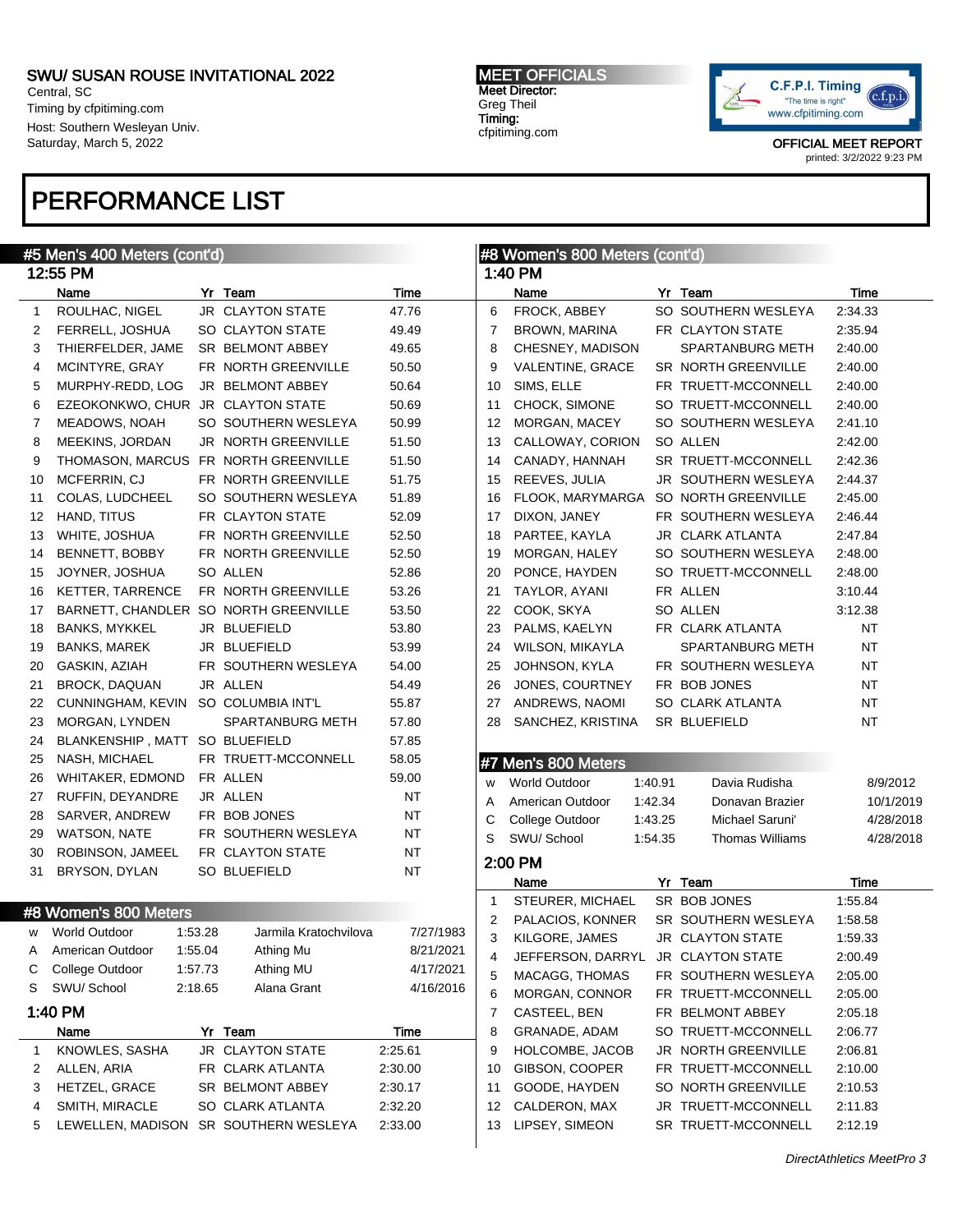Central, SC Timing by cfpitiming.com Host: Southern Wesleyan Univ. Saturday, March 5, 2022

## PERFORMANCE LIST

#### MEET OFFICIALS Meet Director: Greg Theil Timing: cfpitiming.com



OFFICIAL MEET REPORT printed: 3/2/2022 9:23 PM

|              | #7 Men's 800 Meters (cont'd)    |                                         |                 |                   | #9 Men's 1500 Meters (cont'd)      |          |                                            |                      |
|--------------|---------------------------------|-----------------------------------------|-----------------|-------------------|------------------------------------|----------|--------------------------------------------|----------------------|
|              | 2:00 PM                         |                                         |                 |                   | 11:55 AM                           |          |                                            |                      |
|              | Name                            | Yr Team                                 | <b>Time</b>     |                   | Name                               |          | Yr Team                                    | Time                 |
| 14           | HEYING, RYAN                    | SR BOB JONES                            | 2:13.37         | $12 \overline{ }$ | <b>WHEAT, AARON</b>                |          | SPARTANBURG METH                           | 5:15.00              |
| 15           | COFFMAN, DOMINIC                | FR BELMONT ABBEY                        | 2:14.30         | 13                | SAUSE, BRIAN                       |          | FR BELMONT ABBEY                           | NT                   |
| 16           | COX, JEREMIAH                   | JR BOB JONES                            | 2:15.21         | 14                | DAVIS, ANDREW                      |          | FR SOUTHERN WESLEYA                        | <b>NT</b>            |
| 17           | SAUVE, JESSE                    | FR SOUTHERN WESLEYA                     | <b>NT</b>       | 15                | AVENDANO, JOSUE                    |          | FR SOUTHERN WESLEYA                        | <b>NT</b>            |
| 18           | FROCK, CASEY                    | JR SOUTHERN WESLEYA                     | <b>NT</b>       | 16                | <b>WATSON, NATE</b>                |          | FR SOUTHERN WESLEYA                        | <b>NT</b>            |
| 19           | <b>BAUER, CALEB</b>             | SO BLUEFIELD                            | <b>NT</b>       | 17                | KEGHLIAN, CHRISTIA                 |          | SR BELMONT ABBEY                           | <b>NT</b>            |
|              |                                 |                                         |                 | 18                | THIERFELDER, THOM SO BELMONT ABBEY |          |                                            | <b>NT</b>            |
|              | #10 Women's 1500 Meters         |                                         |                 | 19                | SMITH, MICHAEL                     |          | <b>UNATTACHED</b>                          | <b>NT</b>            |
| w            | <b>World Outdoor</b><br>3:50.07 | Genzebe DIBABA                          | 7/15/2017       |                   |                                    |          |                                            |                      |
| A            | 3:54.99<br>American Outdoor     | Shelby Houlihan                         | 10/5/2019       |                   | #12 Women's 5000 Meters            |          |                                            |                      |
| С            | College Outdoor<br>3.59.90      | Jenny Simpson                           |                 | W                 | <b>World Outdoor</b>               | 14:06.52 | Letesenbet Gidey                           | 10/7/2020            |
| S            | SWU/ School<br>4:43.16          | Erica Stephens                          | 4/23/2016       | A                 | American Outdoor                   | 14:23.92 | Shelby Houlihan                            | 7/10/2020            |
|              | 11:45 AM                        |                                         |                 | C                 | College Outdoor                    | 15:07.64 | Jenny Simpson                              | 5/2/2009             |
|              |                                 |                                         |                 | S                 | SWU/ School                        | 19:55.46 | Maggie Rice                                | 4/27/2019            |
|              | Name                            | Yr Team<br>SR BELMONT ABBEY             | Time<br>5:26.53 |                   | 10:00 AM                           |          |                                            |                      |
| $\mathbf{1}$ | HETZEL, GRACE<br>ALLEN, ARIA    | FR CLARK ATLANTA                        | 5:28.92         |                   | Name                               |          | Yr Team                                    | Time                 |
| 2            | CHESNEY, MADISON                | <b>SPARTANBURG METH</b>                 | 5:35.00         | $\mathbf{1}$      | CAMPBELL, SAVANNA                  |          | JR TRUETT-MCCONNELL                        | 18:35.49             |
| 3            |                                 |                                         |                 |                   |                                    |          | SO TRUETT-MCCONNELL                        | 19:42.89             |
| 4            | FOX, NICOLE<br>SMITH, MIRACLE   | SR BOB JONES                            | 5:44.30         | 2                 | CHOCK, SIMONE<br>SNYDER, MARGARET  |          | JR BOB JONES                               |                      |
| 5            |                                 | SO CLARK ATLANTA                        | 5:45.13         | 3                 |                                    |          | SO BELMONT ABBEY                           | 19:44.38             |
| 6            | CATHEY, HANNAH                  | JR BOB JONES                            | 5:54.70         | 4                 | PALLOZZI, MAKENNA                  |          |                                            | 19:59.39             |
| 7            | PARTEE, KAYLA                   | JR CLARK ATLANTA                        | 5:59.00         | 5                 | LITTLE, MEGHAN                     |          | SO BELMONT ABBEY                           | 20:08.43             |
| 8            | <b>WILSON, MIKAYLA</b>          | SPARTANBURG METH<br>FR SOUTHERN WESLEYA | 6:24.00         | 6                 | FROCK, ABBEY                       |          | SO SOUTHERN WESLEYA                        | 20:30.05             |
| 9            | DIXON, JANEY                    |                                         | <b>NT</b>       | 7                 | BROADWELL, TAYLO                   |          | SR SOUTHERN WESLEYA                        | 20:33.47             |
| 10           | PALMS, KAELYN                   | FR CLARK ATLANTA                        | <b>NT</b>       | 8                 | LEWELLEN, MADISON                  |          | SR SOUTHERN WESLEYA                        | 20:51.49             |
| 11           | HAWKINS, KALKIDAN               | FR CLAYTON STATE                        | <b>NT</b>       | 9                 | CANADY, HANNAH                     |          | SR TRUETT-MCCONNELL                        | 20:59.66             |
|              |                                 |                                         |                 | 10                | SIMS, ELLE                         |          | FR TRUETT-MCCONNELL                        | 21:06.37             |
|              | #9 Men's 1500 Meters            |                                         |                 | 11                | CRAFT, ALLISON                     |          | FR TRUETT-MCCONNELL<br>SO SOUTHERN WESLEYA | 22:02.66<br>23:29.72 |
| w            | 3:26.00<br><b>World Outdoor</b> | Hicham El Guerouj                       | 7/14/1998       | 12                | MORGAN, MACEY                      |          |                                            | <b>NT</b>            |
| A            | 3:29.30<br>American Outdoor     | <b>Bernard Lagat</b>                    |                 | 13                | MARKS, ALYSSA                      |          | SR BOB JONES                               |                      |
| С            | College Outdoor<br>3:34.68      | <b>Yared Nuguse</b>                     | 5/13/2021       |                   |                                    |          |                                            |                      |
| S            | SWU/ School<br>4:04.63          | Konnor Palacios                         | 4/17/2021       |                   | #11 Men's 5000 Meters              |          |                                            |                      |
|              | 11:55 AM                        |                                         |                 | w                 | <b>World Outdoor</b>               | 12:35.36 | Joshua Cheptegei                           | 8/14/2020            |
|              | Name                            | Yr Team                                 | Time            | Α                 | American Outdoor                   | 12:53.60 | <b>Bernard Lagat</b>                       |                      |
| 1            | HOLCOMBE, JACOB                 | JR NORTH GREENVILLE                     | 4:15.00         |                   | C College Outdoor                  | 13:08.4h | Henry Rono                                 | 4/8/1978             |
| 2            | GOODE, HAYDEN                   | SO NORTH GREENVILLE                     | 4:20.00         | S                 | SWU/ School                        | 15:42.64 | Konnor Palacios                            | 3/21/2021            |
| 3            | GRASSMID, JOSEPH                | SO BOB JONES                            | 4:25.05         |                   | 10:30 AM                           |          |                                            |                      |
| 4            | SHAFER, SOL                     | JR BOB JONES                            | 4:25.31         |                   | Name                               |          | Yr Team                                    | Time                 |
| 5            | SHELTON, PEYTON                 | SR SOUTHERN WESLEYA                     | 4:30.87         | $\mathbf{1}$      | STONE, DOUGLAS                     |          | JR BOB JONES                               | 15:20.00             |
| 6            | CONDELLO, FRANK                 | SR BELMONT ABBEY                        | 4:32.48         | 2                 | LYNCH, SAMUEL                      |          | SR BELMONT ABBEY                           | 15:32.49             |
| 7            | GOSSETT, CAMERON                | <b>SPARTANBURG METH</b>                 | 4:38.00         | 3                 | KNOTT, ZACHARY                     |          | FR BELMONT ABBEY                           | 15:54.24             |
| 8            | FLORES, MARCO                   | SO TRUETT-MCCONNELL                     | 5:00.00         | 4                 | SHELLHAMMER, VICT                  |          | SR NORTH GREENVILLE                        | 15:54.34             |
| 9            | MIXTEGA, MARC                   | <b>SPARTANBURG METH</b>                 | 5:05.00         | 5                 | PALACIOS, KONNER                   |          | SR SOUTHERN WESLEYA                        | 16:10.00             |
| 10           | LABRA, ANDREW                   | <b>SPARTANBURG METH</b>                 | 5:15.00         | 6                 | ALEXANDER, DREW                    |          | UNATTACHED                                 | 16:10.00             |
| 11           | MARTINEZ, ALEJAND               | SPARTANBURG METH                        | 5:15.00         | 7                 | DAVIS, ETHAN                       |          | FR BELMONT ABBEY                           | 16:51.07             |
|              |                                 |                                         |                 |                   |                                    |          |                                            |                      |

DirectAthletics MeetPro 4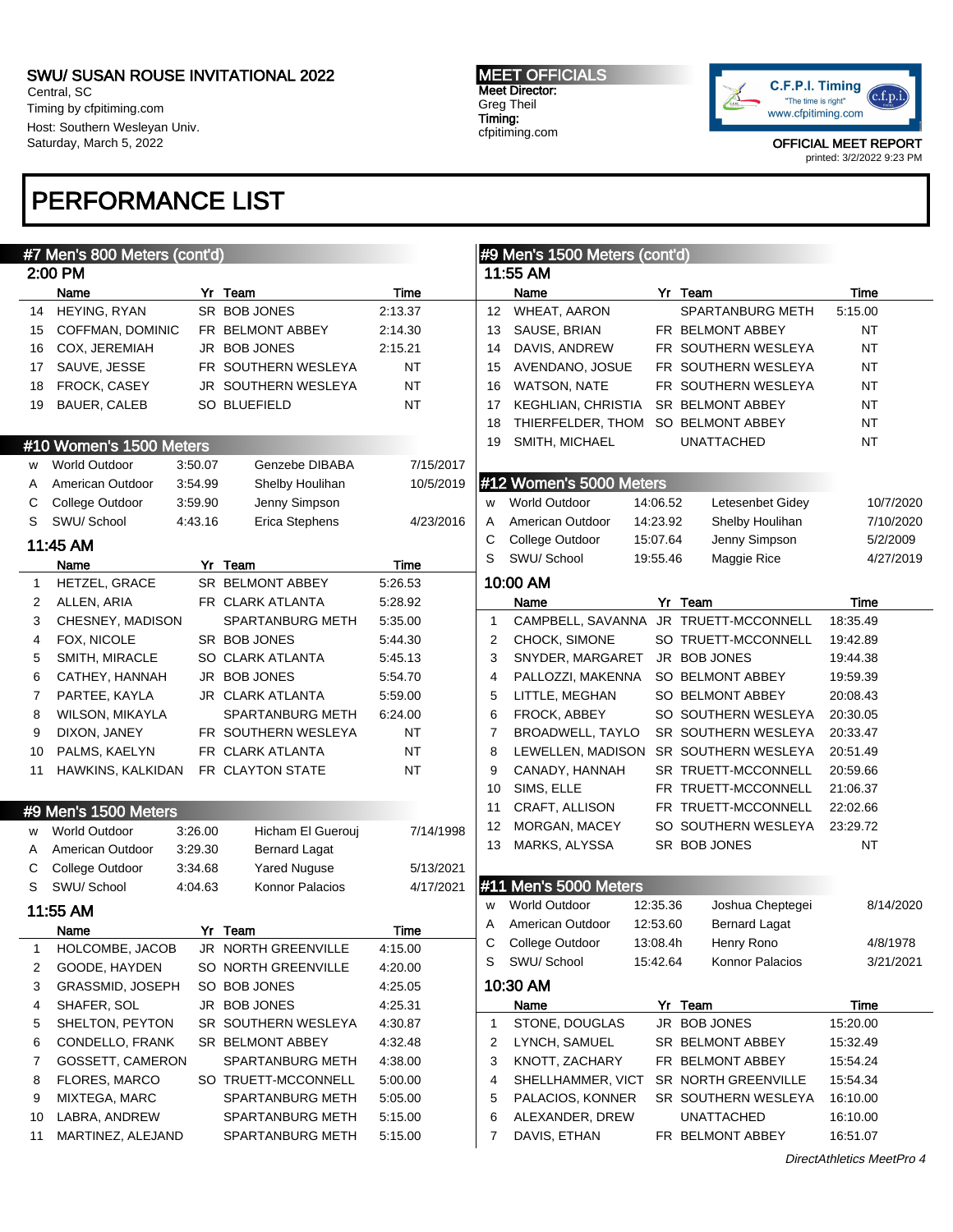Central, SC Timing by cfpitiming.com Host: Southern Wesleyan Univ. Saturday, March 5, 2022

## PERFORMANCE LIST

#### MEET OFFICIALS Meet Director: Greg Theil Timing: cfpitiming.com



OFFICIAL MEET REPORT

printed: 3/2/2022 9:23 PM

|    | #11 Men's 5000 Meters (cont'd) |       |                                      |             |              | #18 Women's 400m Hurdles (cont'd) |         |                             |                 |
|----|--------------------------------|-------|--------------------------------------|-------------|--------------|-----------------------------------|---------|-----------------------------|-----------------|
|    | 10:30 AM                       |       |                                      |             | W            | <b>World Outdoor</b>              | 51.46   | Sydney McLaughlin           | 8/4/2021        |
|    | Name                           |       | Yr Team                              | <b>Time</b> | Α            | American Outdoor                  | 51.46   | Sydney McLaughlin           | 8/4/2021        |
| 8  | FLORES, MARCO                  |       | SO TRUETT-MCCONNELL                  | 16:52.99    | С            | College Outdoor                   | 52.75   | Sydney McLaughlin           | 5/13/2018       |
| 9  | JOHNSON, MARC                  |       | FR BOB JONES                         | 17:00.00    | S            | SWU/ School                       | 1:03.00 | Sh'Keya Wimberly            | 5/1/2015        |
| 10 | FROCK, CASEY                   |       | JR SOUTHERN WESLEYA                  | 17:00.00    |              | 2:15 PM                           |         |                             |                 |
| 11 | CORDES, SETH                   |       | SO BOB JONES                         | 17:50.00    |              |                                   |         |                             |                 |
| 12 | <b>BAIRD, THOMAS</b>           |       | JR BELMONT ABBEY                     | 17:50.14    |              | Name                              |         | Yr Team<br>FR BELMONT ABBEY | Time<br>1:05.50 |
| 13 | HERNANDEZ, JOSE                |       | SO BELMONT ABBEY                     | <b>NT</b>   | 1            | FLORES, ISABELLE                  |         |                             | 1:05.73         |
| 14 | SMITH, MICHAEL                 |       | <b>UNATTACHED</b>                    | <b>NT</b>   | 2            | WILLIAMS, KEYANNA                 |         | SR SOUTHERN WESLEYA         |                 |
|    |                                |       |                                      |             | 3            | LAY, TRAVON                       |         | FR SOUTHERN WESLEYA         | 1:06.01         |
|    | #15 Women's 100m Hurdles       |       |                                      |             | 4            | CASTILLO, ISABELA                 |         | FR SOUTHERN WESLEYA         | 1:07.30         |
|    | <b>World Outdoor</b>           | 12.20 | Keni Harrison                        | 7/22/2016   | 5            | ARNOLD, BRILEY                    |         | JR NORTH GREENVILLE         | 1:08.00         |
| w  |                                | 12.20 |                                      |             | 6            | <b>GRIGSBY, TENAE</b>             |         | JR TRUETT-MCCONNELL         | 1:15.00         |
| A  | American Outdoor               |       | Keni Harrison                        | 7/22/2016   | 7            | MASSAQUOI, AMETH                  |         | SO CLARK ATLANTA            | 1:15.32         |
| С  | College Outdoor                | 12.39 | Brianna Rollins                      | 6/8/2013    | 8            | TAYLOR, AYANI                     |         | FR ALLEN                    | 1:20.00         |
| S  | SWU/ School                    | 13.93 | Skylar Julian                        | 5/27/2017   | 9            | ROSE, KATLYN                      |         | FR NORTH GREENVILLE         | <b>NT</b>       |
|    | 12:15 PM                       |       |                                      |             | 10           | LEMA, KAYLA                       |         | FR SOUTHERN WESLEYA         | <b>NT</b>       |
|    | Name                           |       | Yr Team                              | Time        | 11           | TATE, LAURYN                      |         | SO SOUTHERN WESLEYA         | <b>NT</b>       |
| 1  | MOORER, TELEAH                 |       | SO ALLEN                             | 14.65       |              |                                   |         |                             |                 |
| 2  | WILSON, ADDISON                |       | SO TRUETT-MCCONNELL                  | 16.08       |              | #17 Men's 400m Hurdles            |         |                             |                 |
| 3  |                                |       | SHEPHERD, AUTUMN FR TRUETT-MCCONNELL | 18.00       | W            | <b>World Outdoor</b>              | 45.94   | Karsten Warholm             | 8/3/2021        |
| 4  | MASSAQUOI, AMETH               |       | SO CLARK ATLANTA                     | 18.03       | Α            | American Outdoor                  | 46.17   | Rai Benjamin                | 8/3/2021        |
| 5  | ROBINSON, KY'LEIGH SO ALLEN    |       |                                      | 18.50       | С            | College Outdoor                   | 47.56   | Rai Benjamin                | 6/8/2018        |
| 6  | ALLEN, TRENYONNA               |       | FR TRUETT-MCCONNELL                  | 18.64       | S            | SWU/School                        | 53.84   | Jhante McMillan             | 5/22/2014       |
| 7  | LAY, TRAVON                    |       | FR SOUTHERN WESLEYA                  | <b>NT</b>   |              | 2:25 PM                           |         |                             |                 |
| 8  | <b>KELLS, HALEY</b>            |       | FR BELMONT ABBEY                     | <b>NT</b>   |              | Name                              |         | Yr Team                     | Time            |
| 9  | FLORES, ISABELLE               |       | FR BELMONT ABBEY                     | <b>NT</b>   | $\mathbf{1}$ | COBB, SHAROD                      |         | SR TRUETT-MCCONNELL         | 51.88           |
|    |                                |       |                                      |             | 2            | JONES, JR., REGGIE                |         | JR ALLEN                    | 53.96           |
|    | #16 Men's 110m Hurdles         |       |                                      |             | 3            | <b>WARD, DERRICK</b>              |         | JR CLAYTON STATE            | 56.02           |
| w  | <b>World Outdoor</b>           | 12.80 | <b>Aries Merritt</b>                 | 9/7/2012    |              |                                   |         |                             |                 |
| A  | American Outdoor               | 12.80 | <b>Aries Merritt</b>                 | 9/7/2012    | 4            | KOHLHAGEN, RYAN                   |         | JR BELMONT ABBEY            | 57.24           |
| С  | College Outdoor                | 12.98 | Grant Holloway                       | 6/7/2019    | 5            | <b>GUBLER, FRANK</b>              |         | SO BELMONT ABBEY            | 57.68           |
| S  | SWU/ School                    | 15.00 | <b>Leonard Holmes</b>                | 4/26/2019   | 6            | DICKSON, DANE                     |         | FR SOUTHERN WESLEYA         | <b>NT</b>       |
|    |                                |       |                                      |             | 7            | <b>GUNN, CAMERON</b>              |         | FR BELMONT ABBEY            | <b>NT</b>       |
|    | 12:30 PM                       |       |                                      |             | 8            | CHAVIS, ALEC                      |         | <b>UNATTACHED</b>           | <b>NT</b>       |
|    | Name                           |       | Yr Team                              | Time        |              |                                   |         |                             |                 |
| 1  | JONES, JR., REGGIE             |       | JR ALLEN                             | 15.25       |              | #20 Women's 3000 Meters           |         |                             |                 |
| 2  | HARRIED, JAMEL                 |       | <b>SPARTANBURG METH</b>              | 15.40       | W            | World Outdoor                     | 8:06.11 | Junzia Wang                 | 9/13/1993       |
| 3  | WARD, DERRICK                  |       | JR CLAYTON STATE                     | 15.78       |              | 3:15 PM                           |         |                             |                 |
| 4  | WILLIAMS, JABARI               |       | SR TRUETT-MCCONNELL                  | 16.15       |              | Name                              |         | Yr Team                     | Time            |
| 5  | <b>GUNN, CAMERON</b>           |       | FR BELMONT ABBEY                     | NT          | 1            | PALLOZZI, MAKENNA                 |         | SO BELMONT ABBEY            | 11:15.61        |
| 6  | KOHLHAGEN, RYAN                |       | JR BELMONT ABBEY                     | <b>NT</b>   | 2            | FUTRELL, KYLIE                    |         | SO NORTH GREENVILLE         | 11:20.12        |
| 7  | CHAVIS, ALEC                   |       | <b>UNATTACHED</b>                    | <b>NT</b>   | 3            | LITTLE, MEGHAN                    |         | SO BELMONT ABBEY            | 11:44.13        |
|    |                                |       |                                      |             | 4            | SNYDER, MARGARET                  |         | JR BOB JONES                | 11:44.15        |
|    | #18 Women's 400m Hurdles       |       |                                      |             | 5            | <b>BRIGHT, EMMA</b>               |         | FR NORTH GREENVILLE         | 12:04.65        |
|    |                                |       |                                      |             | 6            | COPELAND, KAYLEE                  |         | FR NORTH GREENVILLE         | 12:31.57        |
|    |                                |       |                                      |             | 7            | HAWKINS, KALKIDAN                 |         | FR CLAYTON STATE            | 12:58.65        |
|    |                                |       |                                      |             |              |                                   |         |                             |                 |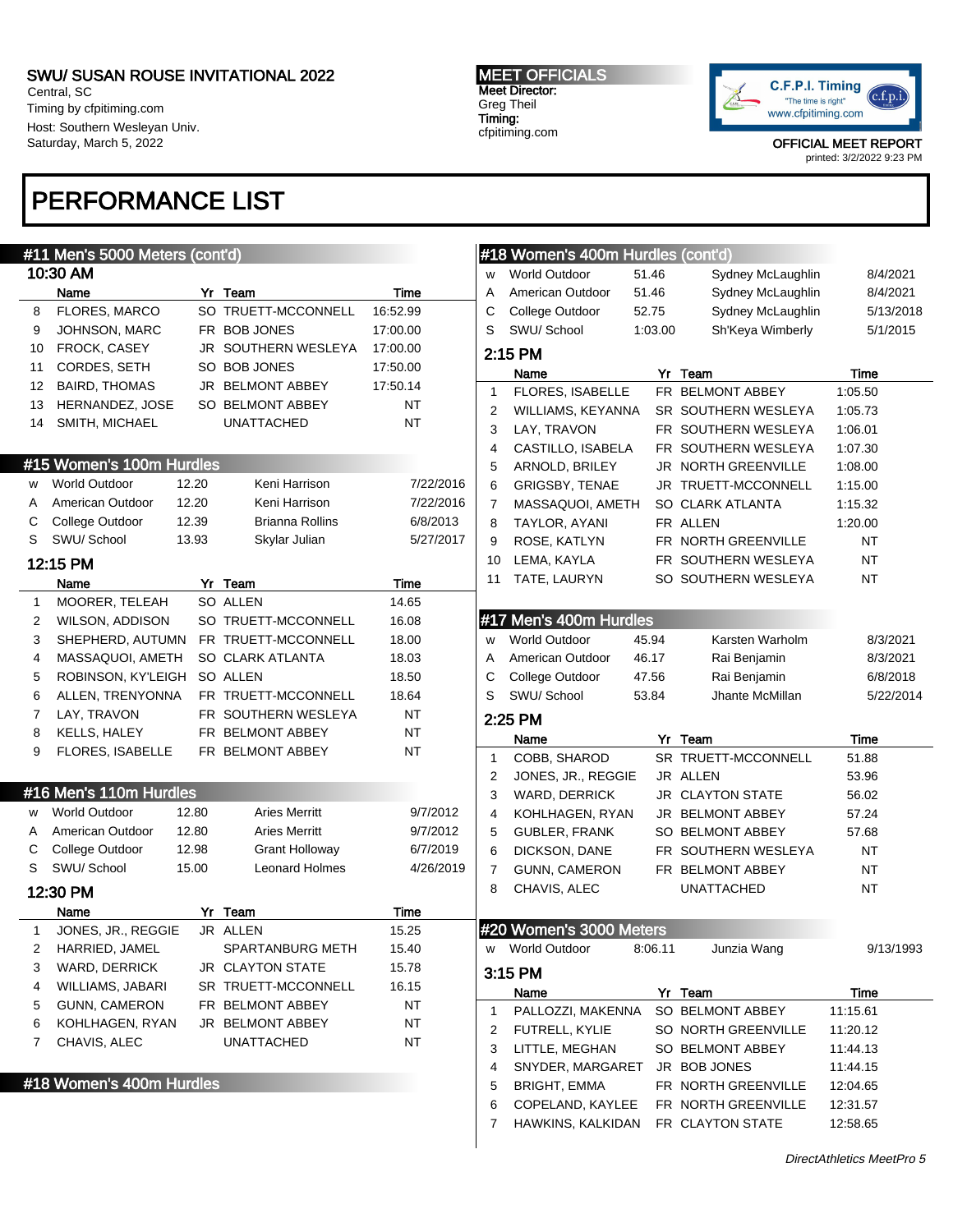Central, SC Timing by cfpitiming.com Host: Southern Wesleyan Univ. Saturday, March 5, 2022

## PERFORMANCE LIST

#### #20 Women's 3000 Meters (cont'd) 3:15 PM Name **Yr** Team **Time** 8 JONES, COURTNEY FR BOB JONES NT 9 MARKS, ALYSSA SR BOB JONES NT 10 BRIDGES, MADDIE SO NORTH GREENVILLE NT #19 Men's 3000 Meters World Outdoor 7:20.67 Daniel Komen 9/1/1996 3:30 PM Name Yr Team Time 1 WUNDER, ELLIOT SO BELMONT ABBEY 8:58.30 2 HERNANDEZ, JOSE SO BELMONT ABBEY 8:58.41 3 LYNCH, SAMUEL SR BELMONT ABBEY 9:07.35 4 SHAFER, SOL JR BOB JONES 9:10.00 5 SHELLHAMMER, VICT SR NORTH GREENVILLE 9:13.34 6 STONE, DOUGLAS JR BOB JONES 9:14.38 7 DUGAR, BRANDON FR NORTH GREENVILLE 9:15.71 8 KNOTT, ZACHARY FR BELMONT ABBEY 9:16.05 9 COFFMAN, DOMINIC FR BELMONT ABBEY 9:21.17 10 CASTEEL, BEN FR BELMONT ABBEY 9:21.25 11 BEEBE, JAXON FR NORTH GREENVILLE 9:39.00 12 PEARSON, TOMMY SR NORTH GREENVILLE 9:40.00 13 HEATH, MATTHEW FR NORTH GREENVILLE 9:41.53 14 CONDELLO, FRANK SR BELMONT ABBEY 9:47.00 15 DAVIS, ETHAN FR BELMONT ABBEY 9:47.84 16 KEGHLIAN, CHRISTIA SR BELMONT ABBEY 9:48.01 17 FLOOK, SAMUEL JR NORTH GREENVILLE 10:00.97 18 GOSSETT, CAMERON SPARTANBURG METH 10:04.60 19 TAYLOR, BO JR NORTH GREENVILLE 10:14.82 20 GRIFFITHS, JORDAN SR NORTH GREENVILLE 10:30.00 21 BAUMGARTEN, JOEL FR COLUMBIA INT'L NT 22 CORDES, SETH SO BOB JONES NT 23 JOHNSON, MARC FR BOB JONES NT 24 SAUSE, BRIAN FR BELMONT ABBEY NT 25 BAIRD, THOMAS JR BELMONT ABBEY NT #22 Women's 4 x 100m Relay w World Outdoor 40.82 USA 8/11/2012 A American Outdoor 40.82 USA national team 8/10/2012 C College Outdoor 42.05 L.S.U. 5/13/2018 S SWU/ School 45.98 4/27/2019 11:30 AM Team Time 1 CLAYTON STATE (A) 48.00 1) JONES, ARIYONNA SO 2) ADAMS, MAYA FR 3) BENSON, JASMINE SO 4) BROWN, CAYLA FR #22 Women's 4 x 100m Relay (cont'd) 11:30 AM Team Time 2 TRUETT-MCCONNELL (A) 48.55 1) WILSON, AALIYAH SO 2) HALL, MYESHA FR 3) JACKSON, JA'TARIA FR 4) SIMMONS, HEAVEN SO 3 CLAYTON STATE (B) 49.50 1) HARPER, KASSIDY SR 2) WALL, AIJA JR 3) SEARLES, PAIGE FR 4) GREEN, NY'ASIA JR 4 ALLEN (A) 49.67 1) ROBINSON, KY'LEIGHA SO 2) MOORER, TELEAH SO 3) PATTERSON, AISHA FR 4) PASSMORE, SHA'KERYAH FR 5) ENGLISH, KOURTNEY FR 6) 5 CLARK ATLANTA (A) 49.80 1) STRAHAN, KAYLIN SO 2) JOBE, CIANNA FR 3) BARKLEY, MAYA FR 4) WALTERS, SHANELEE SO 5) HARTLEY-SCOTT, JAYLA FR 6) LEE, LONDON SR 7) WHITE, MALIYAH SO 8) MASSAQUOI, AMETHYST SO 6 CLARK ATLANTA (B) 51.12 1) WHITE, MALIYAH SO 2) HARTLEY-SCOTT, JAYLA FR 3) LOFTON, ACACIA FR
4) ANDREWS, NAOMI SO 5) MASSAQUOI, AMETHYST SO 6) BERCY, QUONEE' FR 7 BOB JONES (A) NT 1) FOX, NICOLE SR 2) PARKS, ELISABETH JR 3) WHALEY, KAITLYN SR 4) CATHEY, HANNAH JR 5) RANKIN, SHAYANNE SR 6) MORAN, ANA SR #21 Men's 4 x 100m Relay w World Outdoor 36.84 Jamaica 8/11/2012 A American Outdoor 37.38 USA national team 8/10/2012 A American Outdoor 37.10 USA national team 10/5/2019 C College Outdoor 37.97 Florida 6/7/2019 S SWU/ School 41.05 5/12/2017 11:35 AM Team Time 1 TRUETT-MCCONNELL (A) 41.04 1) PARRILLA, JOE SR 2) ALAMIA, CAMERON FR 3) THURMAN, HOY JR 4) CLAYTON, KEONTRAE SR 2 ALLEN (A) 41.62 1) HERRINGTON, BEAU FR 2) WHITE, MONTRELL SO 3) BURLEY, JOSHUA FR 4) JONES, JR., REGGIE JR 5) NELSON, SHEMAR FR 6) WILLIAMS, KENNETH SO 7) BROCK, DAQUAN JR 8) 3 CLAYTON STATE (A) 42.00 1) OPPONG, KELVIN FR 2) WINFREY, RODERICK SO 3) EZEOKONKWO, CHURCHILL JR 4) HAND, TITUS FR

MEET OFFICIALS Meet Director: Greg Theil Timing: cfpitiming.com



OFFICIAL MEET REPORT printed: 3/2/2022 9:23 PM

DirectAthletics MeetPro 6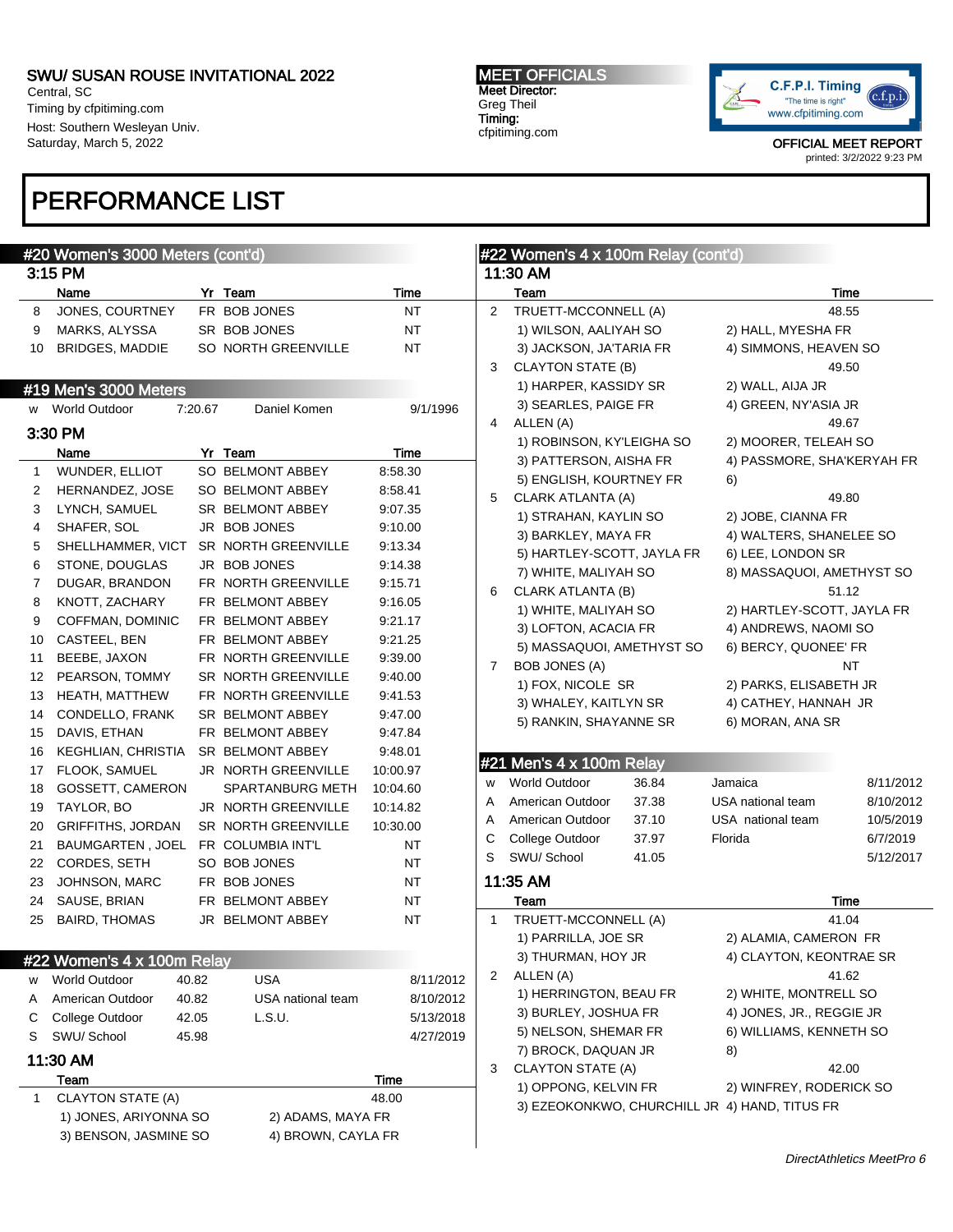Central, SC Timing by cfpitiming.com Host: Southern Wesleyan Univ. Saturday, March 5, 2022

## PERFORMANCE LIST

MEET OFFICIALS Meet Director: Greg Theil Timing: cfpitiming.com



|              | #21 Men's 4 x 100m Relay (cont'd)                   |                           |           |    | #24 Women's 4 x 400m Relay (cont'd) |         |                            |           |
|--------------|-----------------------------------------------------|---------------------------|-----------|----|-------------------------------------|---------|----------------------------|-----------|
|              | 11:35 AM                                            |                           |           |    | 3:45 PM                             |         |                            |           |
|              | Team                                                | Time                      |           |    | Team                                |         |                            | Time      |
| 4            | <b>CLAYTON STATE (B)</b>                            | 43.00                     |           | 6  | <b>CLAYTON STATE (A)</b>            |         |                            | 4:08.00   |
|              | 1) WARD, DERRICK JR                                 | 2) POWELL-BURGESS, DIARRA |           |    | 1) GREEN, NY'ASIA JR                |         | 2) JONES, ARIYONNA SO      |           |
|              | 3) FERRELL, JOSHUA SO                               | 4) BROWN, DEVIN FR        |           |    | 3) KNOWLES, SASHA JR                |         | 4) WALL, AIJA JR           |           |
| 5            | <b>BELMONT ABBEY (A)</b>                            | 43.50                     |           | 7  | CLARK ATLANTA (A)                   |         |                            | 4:15.32   |
|              | 1) GUBLER, FRANK SO                                 | 2) THIERFELDER, JAMES SR  |           |    | 1) LOFTON, ACACIA FR                |         | 2) JOBE, CIANNA FR         |           |
|              | 3) SMITH, DALTON SO                                 | 4) KOHLHAGEN, RYAN JR     |           |    | 3) BARKLEY, MAYA FR                 |         | 4) LEE, LONDON SR          |           |
|              | 5) BECTON, TYRIK SO                                 | 6) GUNN, CAMERON FR       |           |    | 5) HARTLEY-SCOTT, JAYLA FR          |         | 6) STRAHAN, KAYLIN SO      |           |
|              | 7) MURPHY-REDD, LOGAN JR                            | 8)                        |           |    | 7) WHITE, MALIYAH SO                |         | 8) WALTERS, SHANELEE SO    |           |
| 6            | SPARTANBURG METHODIS (A)                            | 45.50                     |           | 8  | ALLEN (A)                           |         |                            | 4:16.00   |
|              | 1) HUNTER, KAI'LETRI                                | 2) HARRIED, JAMEL         |           |    | 1) CALLOWAY, CORIONAH SO            |         | 2) ENGLISH, KOURTNEY FR    |           |
|              | 3) MORGAN, LYNDEN                                   | 4) GROVES, ISAIAH         |           |    | 3) ROBINSON, KY'LEIGHA SO           |         | 4) PASSMORE, SHA'KERYAH FR |           |
| 7            | <b>BOB JONES (A)</b>                                | NT                        |           |    | 5) TAYLOR, AYANI FR                 |         | 6) MOORER, TELEAH SO       |           |
|              | 1) DAUNG, MOSES SO                                  | 2) CROWLEY, NATHANIEL JR  |           |    | 7) COOK, SKYA SO                    |         | 8)                         |           |
|              | 3) VERACRUZ, ISAAC SO                               | 4) FRESSEL, LUKE SO       |           | 9  | NORTH GREENVILLE (A)                |         |                            | 4:18.00   |
|              | 5) STEURER, MICHAEL SR                              | 6)                        |           |    | 1) SMILING, JOANN SO                |         | 2) FRENCH, TAYLOR FR       |           |
| 8            | BOB JONES (B)                                       | <b>NT</b>                 |           |    | 3) NORK, MARGARET JR                |         | 4) FLOOK, MARYMARGARET SO  |           |
|              | 1) SARVER, ANDREW FR                                | 2) HEYING, RYAN SR        |           |    | 10 CLARK ATLANTA (B)                |         |                            | 4:23.21   |
|              | 3) GRASSMID, JOSEPH SO                              | 4) STEURER, MICHAEL SR    |           |    | 1) MASSAQUOI, AMETHYST SO           |         | 2) HARTLEY-SCOTT, JAYLA FR |           |
|              |                                                     |                           |           |    | 3) ALLEN, ARIA FR                   |         | 4) ANDREWS, NAOMI SO       |           |
|              | #24 Women's 4 x 400m Relay                          |                           |           |    | 5) WHITE, MALIYAH SO                |         | 6) WALTERS, SHANELEE SO    |           |
| w            | <b>World Outdoor</b><br>3:15.17                     | <b>RUS</b>                | 10/1/1988 |    | 7) STRAHAN, KAYLIN SO               |         | 8)                         |           |
| A            | 3:15.51<br>American Outdoor                         | USA national team         | 10/1/1988 | 11 | NORTH GREENVILLE (B)                |         |                            | 4:25.00   |
| С            | 3:22.34<br>College Outdoor                          | Texas A&M                 | 6/12/2021 |    | 1) VAUGHN, CARLEIGH FR              |         | 2) ARNOLD, BRILEY JR       |           |
| S            | SWU/ School<br>3:45.85                              |                           | 5/2/2015  |    | 3) IRIZARRY, MELANIE FR             |         | 4) WARD, MALERY SR         |           |
|              | 3:45 PM                                             |                           |           |    | 5) ROSE, KATLYN FR                  |         | 6)                         |           |
|              | Team                                                | Time                      |           |    | 12 SOUTHERN WESLEYAN (E)            |         |                            | <b>NT</b> |
| $\mathbf{1}$ | SOUTHERN WESLEYAN (D)                               | 3:49.77                   |           |    |                                     |         |                            |           |
|              | 1) BROADWELL, TAYLOR SR                             | 2) STEWART, SAVANNA FR    |           |    | #23 Men's 4 x 400m Relay            |         |                            |           |
|              | 3) FROCK, ABBEY SO                                  | 4) LEWELLEN, MADISON SR   |           | w  | <b>World Outdoor</b>                | 2:54.29 | <b>USA</b>                 | 8/22/1993 |
| $^{2}$       | SOUTHERN WESLEYAN (A)                               | 3:58.12                   |           | A  | American Outdoor                    | 2:54.20 | USA national team          | 8/22/1993 |
|              | 1) BEUGRE, MICHELE SR                               | 2) CASTILLO, ISABELA FR   |           | С  | College Outdoor                     | 2:59.00 | So. California             | 6/8/2018  |
|              | 3) MARLOW, DEBORAH FR                               | 4) TATE, LAURYN SO        |           | S  | SWU/ School                         | 3:17.08 |                            | 3/17/2018 |
| 3            | SOUTHERN WESLEYAN (B)                               | 4:00.00                   |           |    | 3:55 PM                             |         |                            |           |
|              | 1) WRIGHT, CIERRA FR                                | 2) ZAVALA, LYCIA JR       |           |    | Team                                |         |                            | Time      |
|              | 3) ONWUZURUKIE, MYCHERIE SR 4) WILLIAMS, KEYANNA SR |                           |           | 1  | TRUETT-MCCONNELL (A)                |         |                            | 3:17.23   |
| 4            | TRUETT-MCCONNELL (A)                                | 4:03.95                   |           |    | 1) THURMAN, HOY JR                  |         | 2) COBB, SHAROD SR         |           |
|              | 1) NAKANWAGI, ESTHER SR                             | 2) HALL, MYESHA FR        |           |    | 3) CLAYTON, KEONTRAE SR             |         | 4) FRANKLIN, KEISHON JR    |           |
|              | 3) WILSON, AALIYAH SO                               | 4) GRIGSBY, TENAE JR      |           | 2  | CLAYTON STATE (A)                   |         |                            | 3:18.00   |
| 5            | SOUTHERN WESLEYAN (C)                               | 4:06.22                   |           |    | 1) HAND, TITUS FR                   |         | 2) FERRELL, JOSHUA SO      |           |
|              | 1) DEVRIES, CARMEN SR                               | 2) LEMA, KAYLA FR         |           |    | 3) ROULHAC, NIGEL JR                |         | 4) MOORE, GARY SO          |           |
|              | 3) JOHNSON, KYLA FR                                 | 4) LAY, TRAVON FR         |           |    |                                     |         |                            |           |
|              | 5) LONG, LAKIN SO                                   | 6)                        |           |    |                                     |         |                            |           |
|              |                                                     |                           |           |    |                                     |         |                            |           |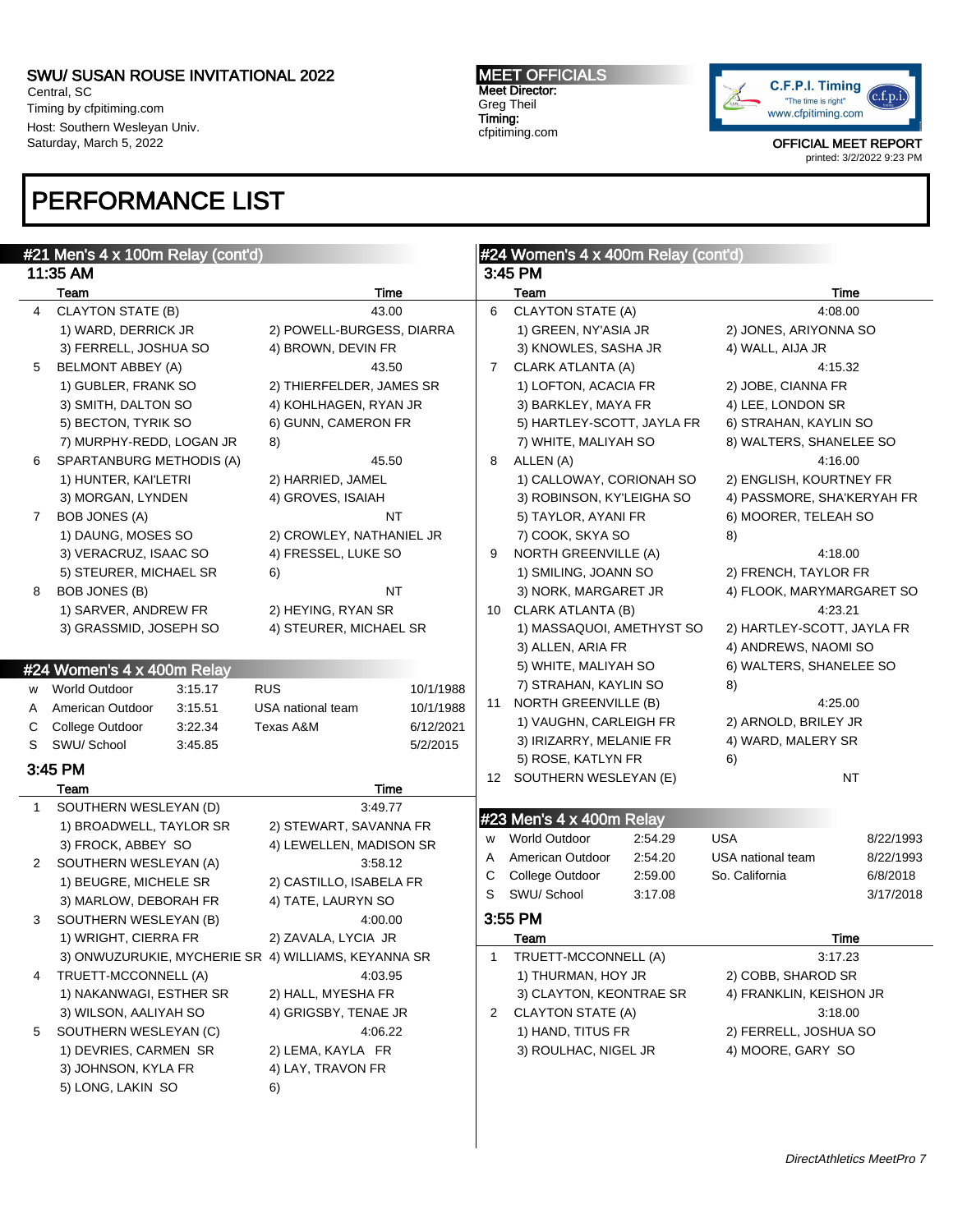Central, SC Timing by cfpitiming.com Host: Southern Wesleyan Univ. Saturday, March 5, 2022

## PERFORMANCE LIST

#### MEET OFFICIALS Meet Director: Greg Theil Timing: cfpitiming.com



|    | #23 Men's 4 x 400m Relay (cont'd) |       |                             |           |              | #26 Women's High Jump (cont'd) |       |                                       |                   |
|----|-----------------------------------|-------|-----------------------------|-----------|--------------|--------------------------------|-------|---------------------------------------|-------------------|
|    | 3:55 PM                           |       |                             |           |              | 12:30 PM                       |       |                                       |                   |
|    | Team                              |       | <b>Time</b>                 |           |              | Name                           |       | Yr Team                               | <b>Mark</b>       |
| 3  | ALLEN (A)                         |       | 3:18.05                     |           | $\mathbf{1}$ | HARRIS, TAYLOR                 |       | SR NORTH GREENVILLE                   | 1.56m             |
|    | 1) BROCK, DAQUAN JR               |       | 2) JOYNER, JOSHUA SO        |           | 2            | WHITE, MALIYAH                 |       | SO CLARK ATLANTA                      | 1.52m             |
|    | 3) RUFFIN, DEYANDRE JR            |       | 4) JONES, JR., REGGIE JR    |           | 3            | CASTILLO, ISABELA              |       | FR SOUTHERN WESLEYA                   | 1.50m             |
|    | 5) WHITAKER, EDMOND FR            |       | 6) NELSON, SHEMAR FR        |           | 4            | <b>ENGLISH, KOURTNEY</b>       |       | FR ALLEN                              | 1.46m             |
|    | 7) PARKS, CADERRIOUS FR           |       | 8)                          |           | 5            | KELLS, HALEY                   |       | FR BELMONT ABBEY                      | 1.45m             |
| 4  | <b>CLAYTON STATE (B)</b>          |       | 3:21.00                     |           | 6            | <b>CURTIS, NIALLA</b>          |       | SR BLUEFIELD                          | 1.43m             |
|    | 1) JEFFERSON, DARRYL JR           |       | 2) EZEOKONKWO, CHURCHILL JR |           | 7            | LUBAMBA, GLORIEST              |       | SO COLUMBIA INT'L                     | 1.42m             |
|    | 3) KILGORE, JAMES JR              |       | 4) ROBINSON, JAMEEL FR      |           | 8            | <b>GRIGSBY, TENAE</b>          |       | JR TRUETT-MCCONNELL                   | 1.37m             |
| 5  | <b>NORTH GREENVILLE (A)</b>       |       | 3:30.00                     |           | 9            | ROBINSON, KY'LEIGH             |       | SO ALLEN                              | 1.31 <sub>m</sub> |
|    | 1) BENNETT, BOBBY FR              |       | 2) MEEKINS, JORDAN JR       |           | 10           | LOFTON, ACACIA                 |       | FR CLARK ATLANTA                      | 1.25m             |
|    | 3) MCFERRIN, CJ FR                |       | 4) THOMASON, MARCUS FR      |           | 11           | ANDREWS, NAOMI                 |       | SO CLARK ATLANTA                      | <b>NM</b>         |
| 6  | NORTH GREENVILLE (B)              |       | 3:30.00                     |           |              |                                |       |                                       |                   |
|    | 1) KETTER, TARRENCE FR            |       | 2) LAWTON, ANTAVIOUS FR     |           |              | #25 Men's High Jump            |       |                                       |                   |
|    | 3) MCINTYRE, GRAY FR              |       | 4) WHITE, JOSHUA FR         |           | W            | <b>World Outdoor</b>           | 2.45m | Javier Sotomayor                      | 7/27/1993         |
| 7  | <b>BOB JONES (A)</b>              |       | 3:34.57                     |           | Α            | American Outdoor               | 2.40m | <b>Charles Austin</b>                 | 8/7/1991          |
|    | 1) STEURER, MICHAEL SR            |       | 2) HEYING, RYAN SR          |           | С            | College Outdoor                | 2.38m | <b>Hollis Conway</b>                  | 6/3/1989          |
|    | 3) DAUNG, MOSES SO                |       | 4) FRESSEL, LUKE SO         |           | S            | SWU/ School                    | 2.05m | <b>Chandler White</b>                 | 4/3/2021          |
| 8  | <b>BOB JONES (B)</b>              |       | 3:34.57                     |           |              |                                |       |                                       |                   |
|    | 1) GRASSMID, JOSEPH SO            |       | 2) CROWLEY, NATHANIEL JR    |           |              | 10:30 AM                       |       |                                       |                   |
|    | 3) VERACRUZ, ISAAC SO             |       | 4) SARVER, ANDREW FR        |           |              | Name                           |       | Yr Team                               | <b>Mark</b>       |
| 9  | SOUTHERN WESLEYAN (D)             |       | 3:39.00                     |           | $\mathbf{1}$ |                                |       | WHITTLE, CHANDLER SR SOUTHERN WESLEYA | 2.05m             |
|    | 1) MEADOWS, NOAH SO               |       | 2) AVENDANO, JOSUE FR       |           | 2            | WILLIAMS, KENNETH              |       | SO ALLEN                              | 1.95m             |
|    | 3) MACAGG, THOMAS FR              |       | 4) WALKER, VALANTE SO       |           | 3            | FRANKLIN, KEISHON              |       | JR TRUETT-MCCONNELL                   | 1.85m             |
| 10 | SPARTANBURG METHODIS (A)          |       | 3:55.63                     |           | 4            | MCCAW, ANDREW                  |       | FR BELMONT ABBEY                      | 1.82m             |
|    | 1) MIXTEGA, MARC                  |       | 2) LABRA, ANDREW            |           | 5            | MURPHY-REDD, LOG               |       | JR BELMONT ABBEY                      | 1.79m             |
|    | 3) WHEAT, AARON                   |       | 4) MARTINEZ, ALEJANDRO      |           | 6            | LIPSEY, SIMEON                 |       | SR TRUETT-MCCONNELL                   | 1.34m             |
|    | 5) GOSSETT, CAMERON               |       | 6)                          |           | 7            | EBRON, ZURIEL                  |       | SO BLUEFIELD                          | <b>NM</b>         |
| 11 | SOUTHERN WESLEYAN (A)             |       | 3:59.00                     |           |              |                                |       |                                       |                   |
|    | 1) GASKIN, AZIAH FR               |       | 2) PALACIOS, KONNER SR      |           |              | #28 Women's Pole Vault         |       |                                       |                   |
|    | 3) SHELTON, PEYTON SR             |       | 4) MOTES, EVAN SO           |           | w            | <b>World Outdoor</b>           | 5.06m | Yelena Isinbaeva                      | 8/28/2009         |
|    | 12 SOUTHERN WESLEYAN (B)          |       | 3:59.00                     |           | A            | American Outdoor               | 5.00m | Sandi Morris                          | 9/9/2016          |
|    | 1) BLUE, JORDAN SR                |       | 2) DICKSON, DANE FR         |           | С            | College Outdoor                | 4.73m | Olivia Gruver                         | 3/29/2019         |
|    | 3) WATSON, NATE FR                |       | 4) HARRIS, ALIJAH JR        |           | S            | SWU/ School                    | 3.20m | Haley McLaughlin                      | 3/6/2021          |
|    | 13 SOUTHERN WESLEYAN (C)          |       | 3:59.00                     |           |              | 10:30 AM                       |       |                                       |                   |
|    | 1) COLAS, LUDCHEEL SO             |       | 2) SAUVE, JESSE FR          |           |              | Name                           |       | Yr Team                               | Mark              |
|    | 3) FROCK, CASEY JR                |       | 4) WHITTLE, CHANDLER SR     |           | 1            | CASSIDY, MADISON               |       | SR PIEDMONT                           | 3.41m             |
|    |                                   |       |                             |           | 2            | MCLAUGHLIN, HALEY              |       | SR SOUTHERN WESLEYA                   | 3.35m             |
|    | #26 Women's High Jump             |       |                             |           | 3            | WILSON, ADDISON                |       | SO TRUETT-MCCONNELL                   | 3.25m             |
| w  | <b>World Outdoor</b>              | 2.09m | Stefka Kostadinova          | 8/30/1987 | 4            | LIPSEY, LILY                   |       | JR TRUETT-MCCONNELL                   | 2.62m             |
| A  | American Outdoor                  | 2.05m | <b>Chaunte Lowe</b>         | 6/26/2010 | 5            | LABRANT, AVA                   |       | FR SOUTHERN WESLEYA                   | 2.44m             |
| С  | College Outdoor                   | 1.99m | <b>Brigetta Barrett</b>     | 5/11/2013 | 6            | LOFTON, ACACIA                 |       | FR CLARK ATLANTA                      | 2.43m             |
| S  | SWU/ School                       | 1.68m | Paige Peterson              | 4/7/2018  |              |                                |       |                                       |                   |
|    |                                   |       |                             |           |              |                                |       |                                       |                   |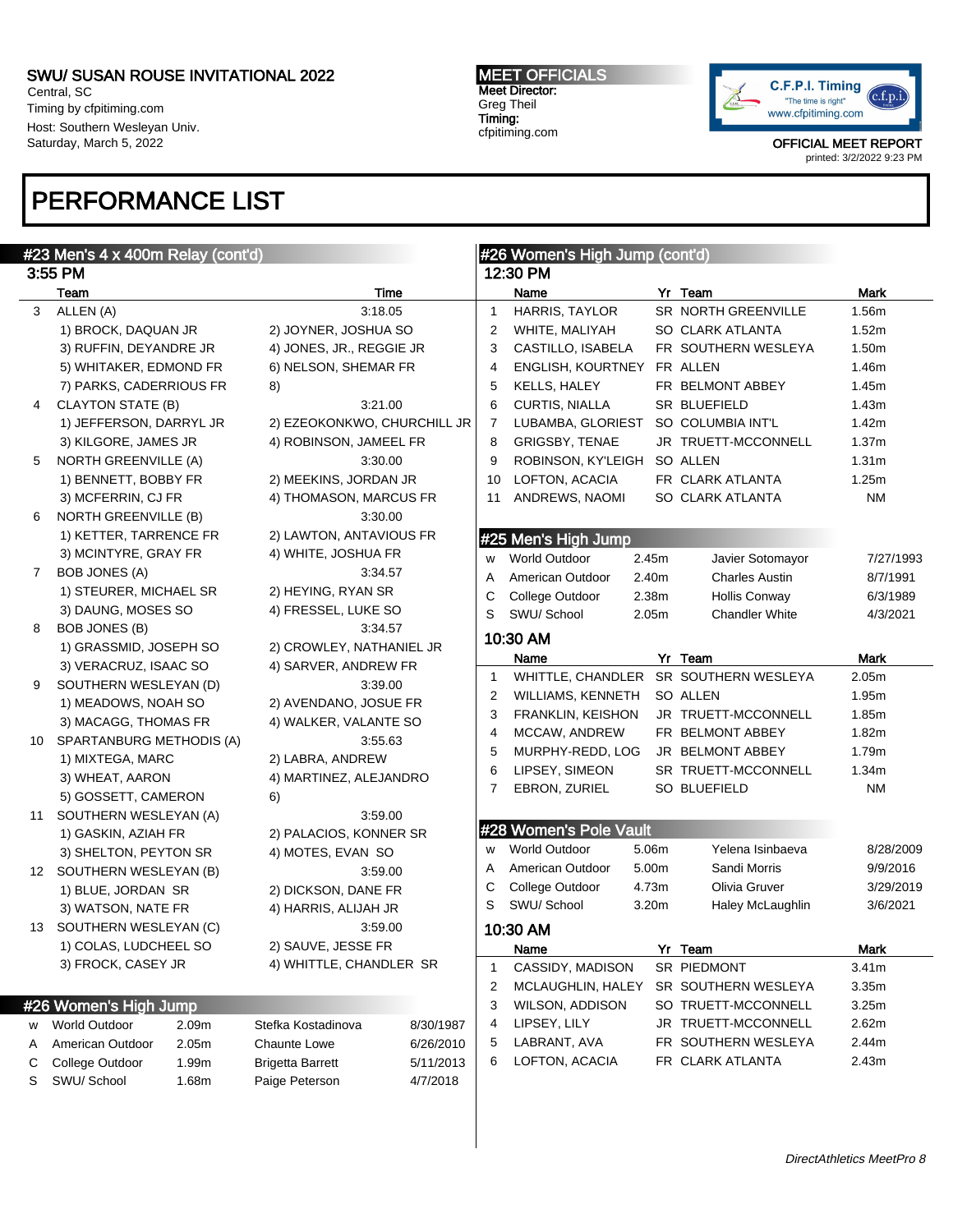Central, SC Timing by cfpitiming.com Host: Southern Wesleyan Univ. Saturday, March 5, 2022

## PERFORMANCE LIST

#### MEET OFFICIALS Meet Director: Greg Theil Timing: cfpitiming.com



|              | #27 Men's Pole Vault               |       |                      |             |                     | #29 Men's Long Jump (cont'd)                       |        |                                       |                       |
|--------------|------------------------------------|-------|----------------------|-------------|---------------------|----------------------------------------------------|--------|---------------------------------------|-----------------------|
| W            | <b>World Outdoor</b>               | 6.15m | Mondo Duplantis      | 9/17/2020   |                     | 10:00 AM                                           |        |                                       |                       |
| Α            | American Outdoor                   | 6.04m | <b>Brad Walker</b>   |             |                     | Name                                               |        | Yr Team                               | <b>Mark</b>           |
| С            | College Outdoor                    | 6.00m | Mondo Duplantis      | 5/11/2019   | 3                   | JACKSON, D'ERIS                                    |        | <b>JR CLAYTON STATE</b>               | 6.63m                 |
| S            | SWU/ School                        | 4.25m | Evan Motes           | 3/6/2021    | 4                   | WILCOX, ABIJAH                                     |        | SO CLAYTON STATE                      | 6.51m                 |
|              | 1:00 PM                            |       |                      |             | 5                   | FOSTER, ROYAL                                      |        | SO NORTH GREENVILLE                   | 6.48m                 |
|              | Name                               |       | Yr Team              | Mark        | 6                   | COLEMAN, JALOREN                                   |        | <b>SO BLUEFIELD</b>                   | 5.26m                 |
| $\mathbf{1}$ | MOTES, EVAN                        |       | SO SOUTHERN WESLEYA  | 4.40m       | $\overline{7}$      | WALKER, VALANTE                                    |        | SO SOUTHERN WESLEYA                   | 4.44m                 |
| 2            | LIPSEY, SIMEON                     |       | SR TRUETT-MCCONNELL  | 4.00m       | 8                   | WOODS, SAM                                         |        | SO SOUTHERN WESLEYA                   | 4.44m                 |
| 3            | WORLEY, DAMON                      |       | FR NORTH GREENVILLE  | 3.70m       | 9                   | HARRIS, ALIJAH                                     |        | JR SOUTHERN WESLEYA                   | 4.44m                 |
| 4            | GRANADE, ADAM                      |       | SO TRUETT-MCCONNELL  | 3.65m       | 10                  | BLUE, JORDAN                                       |        | SR SOUTHERN WESLEYA                   | 4.44m                 |
| 5            | ROGERS, WESLEY                     |       | FR PIEDMONT          | 3.53m       | 11                  | FERNANDEZ, CALVIN                                  |        | SO SOUTHERN WESLEYA                   | 4.44m                 |
|              |                                    |       |                      |             | 12                  | <b>GROVES, ISAIAH</b>                              |        | SPARTANBURG METH                      | <b>NM</b>             |
|              |                                    |       |                      |             | 13                  | EBRON, ZURIEL                                      |        | <b>SO BLUEFIELD</b>                   | <b>NM</b>             |
|              | #30 Women's Long Jump              |       |                      |             |                     |                                                    |        |                                       |                       |
| W            | <b>World Outdoor</b>               | 7.52m | Galina Christyakova  | 6/11/1988   |                     | #32 Women's Triple Jump                            |        |                                       |                       |
| A            | American Outdoor                   | 7.49m | Jackie Joyner-Kersee | 5/22/1994   | w                   | <b>World Outdoor</b>                               | 15.67m | Yulima Rojas                          | 8/1/2021              |
| С            | College Outdoor                    | 7.14m | <b>Tara Davis</b>    | 3/26/2021   | A                   | American Outdoor                                   | 14.92m | Katurah Orji                          | 12/25/202             |
| S            | SWU/School                         | 5.85m | Mycherie Onwuzuruike | 4/26/2019   | С                   | College Outdoor                                    | 14.71m | Keturah Orji                          | 8/14/2016             |
|              | 10:00 AM                           |       |                      |             | S                   | SWU/ School                                        | 11.49m | Tierra Johnson                        | 5/12/2018             |
|              | Name                               |       | Yr Team              | <b>Mark</b> |                     | 12:00 PM                                           |        |                                       |                       |
| $\mathbf{1}$ | DEVRIES, CARMEN                    |       | SR SOUTHERN WESLEYA  | 5.26m       |                     |                                                    |        |                                       |                       |
| 2            | GREEN, NY'ASIA                     |       | JR CLAYTON STATE     | 5.24m       |                     | Name                                               |        | Yr Team<br><b>JR CLAYTON STATE</b>    | <b>Mark</b><br>11.17m |
| 3            | WHITE, MALIYAH                     |       | SO CLARK ATLANTA     | 5.17m       | $\mathbf{1}$        | GREEN, NY'ASIA                                     |        |                                       |                       |
| 4            | HAGOOD, JORDAN                     |       | SO NORTH GREENVILLE  | 5.14m       | 2                   |                                                    |        | NAKANWAGI, ESTHER SR TRUETT-MCCONNELL | 10.99m                |
| 5            | SMILING, JOANN                     |       | SO NORTH GREENVILLE  | 5.12m       | 3<br>$\overline{4}$ | HALL, MYESHA                                       |        | FR TRUETT-MCCONNELL                   | 10.95m                |
| 6            | BERCY, QUONEE'                     |       | FR CLARK ATLANTA     | 5.00m       | 5                   | WALTERS, SHANELEE SO CLARK ATLANTA<br>KELLS, HALEY |        | FR BELMONT ABBEY                      | 10.90m<br>10.84m      |
| 7            | WALTERS, SHANELEE SO CLARK ATLANTA |       |                      | 5.00m       | 6                   | BERCY, QUONEE'                                     |        | FR CLARK ATLANTA                      | 10.66m                |
| 8            | <b>KELLS, HALEY</b>                |       | FR BELMONT ABBEY     | 4.97m       | $\overline{7}$      | DEVRIES, CARMEN                                    |        | SR SOUTHERN WESLEYA                   | 10.64m                |
| 9            | <b>BENSON, JASMINE</b>             |       | SO CLAYTON STATE     | 4.97m       | 8                   | LOVE, KAYLA                                        |        | FR SOUTHERN WESLEYA                   | 10.58m                |
| 10           | LOVE, KAYLA                        |       | FR SOUTHERN WESLEYA  | 4.92m       | 9                   | ENGLISH, KOURTNEY                                  |        | FR ALLEN                              | 9.82m                 |
| 11           | ROBINSON, KY'LEIGH                 |       | SO ALLEN             | 4.80m       | 10                  | SHEPHERD, AUTUMN                                   |        | FR TRUETT-MCCONNELL                   | 9.25m                 |
| 12           | CURTIS, NIALLA                     |       | SR BLUEFIELD         | 4.52m       | 11                  | WHITE, MALIYAH                                     |        | SO CLARK ATLANTA                      | <b>NM</b>             |
| 13           | SMITH, EMILY                       |       | SO BELMONT ABBEY     | 4.27m       |                     |                                                    |        |                                       |                       |
| 14           | ANDREWS, NAOMI                     |       | SO CLARK ATLANTA     | <b>NM</b>   |                     |                                                    |        |                                       |                       |
| 15           | HASENECZ, JULIA                    |       | FR CLAYTON STATE     | <b>NM</b>   |                     | #31 Men's Triple Jump                              |        |                                       |                       |
| 16           | HENRY, REIA                        |       | FR CLAYTON STATE     | <b>NM</b>   | w                   | <b>World Outdoor</b>                               | 18.29m | Jonathan Edwards                      | 8/7/1995              |
|              |                                    |       |                      |             | A                   | American Outdoor                                   | 18.21m | Christian Taylor                      | 8/27/2015             |
|              | #29 Men's Long Jump                |       |                      |             | С                   | College Outdoor                                    | 17.57m | Keith Connor                          | 6/5/1982              |
| W            | <b>World Outdoor</b>               | 8.95m | Mike Powell          | 8/30/1991   | S                   | SWU/School                                         | 14.52m | Javon Barmore                         | 4/28/2018             |
| A            | American Outdoor                   | 8.95m | Mike Powell          | 8/30/1991   |                     | 12:00 PM                                           |        |                                       |                       |
| С            | College Outdoor                    | 8.74m | <b>Erick Walder</b>  | 4/2/1994    |                     | Name                                               |        | Yr Team                               | Mark                  |
| S            | SWU/ School                        | 6.59m | Noah Meadows         | 4/21/2021   | 1                   | <b>WILLIAMS, JABARI</b>                            |        | SR TRUETT-MCCONNELL                   | 13.91m                |
|              | 10:00 AM                           |       |                      |             | 2                   | WILCOX, ABIJAH                                     |        | SO CLAYTON STATE                      | 13.63m                |
|              | Name                               |       | Yr Team              | Mark        | 3                   | JEFFERSON, DARRYL                                  |        | JR CLAYTON STATE                      | 13.43m                |
| 1            | JOHNSON, JUSTIN                    |       | JR CLAYTON STATE     | 7.05m       | 4                   | HARRIS, ALIJAH                                     |        | JR SOUTHERN WESLEYA                   | 12.46m                |
| 2            | WILLIAMS, KENNETH                  |       | SO ALLEN             | 6.85m       |                     |                                                    |        |                                       |                       |
|              |                                    |       |                      |             |                     |                                                    |        |                                       |                       |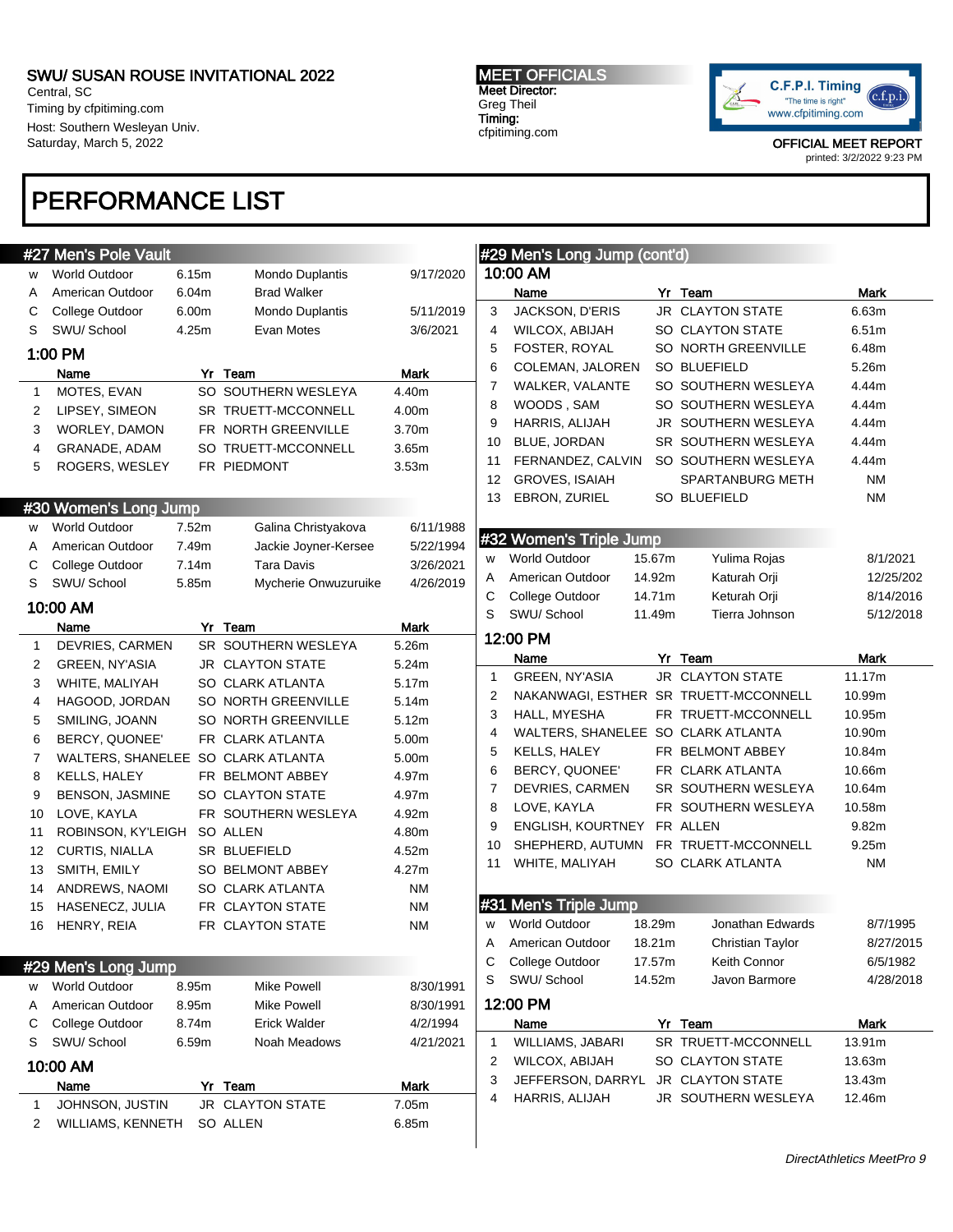Central, SC Timing by cfpitiming.com Host: Southern Wesleyan Univ. Saturday, March 5, 2022

## PERFORMANCE LIST

## **#34 Women's Shot Put**

| W              | <b>World Outdoor</b>               | 22.63m | Natalya Lisovskaya      | 6/7/1987    |
|----------------|------------------------------------|--------|-------------------------|-------------|
| A              | American Outdoor                   | 20.63m | Michelle Carter         | 8/12/2016   |
| C              | College Outdoor                    | 19.35m | Raven Saunders          | 8/12/2016   |
| S              | SWU/ School                        | 13.37m | Kelsie Smith            | 4/24/2021   |
|                | 12:15 PM                           |        |                         |             |
|                | Name                               |        | Yr Team                 | <b>Mark</b> |
| 1              | PICKENS, KLOEY                     |        | FR COLUMBIA INT'L       | 12.33m      |
| $\overline{2}$ | JONES, GRACE                       |        | FR TRUETT-MCCONNELL     | 12.28m      |
| 3              | MORSE, KATRINA                     |        | SO BELMONT ABBEY        | 11.64m      |
| 4              | RILES, SHANIA                      |        | SO CLAYTON STATE        | 11.55m      |
| 5              | LOCKHART, TY'TIANA                 |        | <b>SR CLARK ATLANTA</b> | 11.40m      |
| 6              | DEVANE, BRITTANY                   |        | SR PIEDMONT             | 11.12m      |
| 7              | CARTER, NIKIYJA                    |        | SR CLARK ATLANTA        | 10.97m      |
| 8              | HUNT, ACOYA                        |        | FR COLUMBIA INT'L       | 10.80m      |
| 9              | DAVIS, ALEXA                       |        | FR BELMONT ABBEY        | 10.49m      |
| 10             | MOSS, JERMISHA                     |        | SO ALLEN                | 10.30m      |
| 11             | JONES, CRYSTAL                     |        | SR COLUMBIA INT'L       | 10.18m      |
| 12             | <b>GREUBEL, WREN</b>               |        | FR PIEDMONT             | 9.40m       |
| 13             | MAULDIN, ABBY                      |        | FR PIEDMONT             | 9.17m       |
| 14             | <b>GRIMES, TAYLEE</b>              |        | SO SOUTHERN WESLEYA     | 8.87m       |
| 15             | <b>BUICE, CARLY</b>                |        | FR TRUETT-MCCONNELL     | 8.50m       |
| 16             | DAVIS, ALEXANDRIA                  |        | FR ALLEN                | 8.42m       |
| 17             | JOHNSON, LARHOND                   |        | FR ALLEN                | 8.38m       |
| 18             | <b>BRANCH, KATIE</b>               |        | SO BELMONT ABBEY        | 8.04m       |
| 19             | <b>BOWBLISS, KAELYN</b>            |        | FR NORTH GREENVILLE     | 7.78m       |
| 20             | MITCHELL, LEAH                     |        | SR CLARK ATLANTA        | 7.55m       |
| 21             | HOLLOWAY, CALLIE                   |        | <b>SO ALLEN</b>         | 7.15m       |
| 22             | GLADNEY, AMORIANA FR CLARK ATLANTA |        |                         | <b>NM</b>   |
| 23             | HARRISON, NESCOTI                  |        | SR ALLEN                | <b>NM</b>   |
| 24             | SMITH, KELSIE                      |        | SR SOUTHERN WESLEYA     | <b>NM</b>   |
| 25             | BEER, LOIS                         |        | FR CLAYTON STATE        | <b>NM</b>   |
| 26             | <b>WEST, PARIS</b>                 |        | <b>UNATTACHED</b>       | <b>NM</b>   |
|                |                                    |        |                         |             |
|                | #33 Men's Shot Put                 |        |                         |             |

| w | World Outdoor          | 23.37m | <b>Ryan Crouser</b>     | 2/20/1989 |
|---|------------------------|--------|-------------------------|-----------|
| A | American Outdoor       | 23.37m | <b>Ryan Crouser</b>     | 6/18/2021 |
| С | College Outdoor        | 22.00m | John Godina             | 6/3/1995  |
| S | SWU/School             | 13.50m | Keuntrai Robinson       | 3/22/2019 |
|   | 2:20 PM                |        |                         |           |
|   | Name                   | Yr     | Team                    | Mark      |
| 1 | <b>MATHIS, AUSTIN</b>  |        | SO TRUETT-MCCONNELL     | 14.93m    |
| 2 | <b>FOWLER, SETH</b>    |        | JR TRUETT-MCCONNELL     | 14.62m    |
| 3 | STRINGER, KYLE         |        | SR TRUETT-MCCONNELL     | 14.22m    |
| 4 | <b>THOMPSON, MANNY</b> |        | <b>JR BELMONT ABBEY</b> | 12.53m    |
| 5 | GOOCH, DILLON          |        | JR TRUETT-MCCONNELL     | 12.33m    |
| 6 | MILHOUSE, ISAIAH       |        | JR ALLEN                | 12.09m    |

#### MEET OFFICIALS Meet Director: Greg Theil Timing: cfpitiming.com



|              | #33 Men's Shot Put (cont'd)      |        |                                         |                   |
|--------------|----------------------------------|--------|-----------------------------------------|-------------------|
|              | 2:20 PM                          |        |                                         |                   |
|              | Name                             |        | Yr Team                                 | Mark              |
| 7            | BROWN, SHELDON                   |        | SO ALLEN                                | 12.02m            |
| 8            | UNDERWOOD, WILL                  |        | <b>SR PIEDMONT</b>                      | 11.90m            |
| 9            |                                  |        | PENDERGRASS, JON FR NORTH GREENVILLE    | 11.74m            |
| 10           | PARKER, TRISTAN                  |        | SO NORTH GREENVILLE                     | 11.67m            |
| 11           | VARGAS, JOEL                     |        | FR TRUETT-MCCONNELL                     | 11.11m            |
| 12           | BRIGHT, DEANGELO                 |        | SO ALLEN                                | 11.08m            |
| 13           | VILLARRUEL, JOSE                 |        | SO BELMONT ABBEY                        | 11.00m            |
| 14           | PARKS, KADEN                     |        | FR TRUETT-MCCONNELL                     | 10.89m            |
| 15           | DEAL, NOAH                       |        | FR TRUETT-MCCONNELL                     | 10.76m            |
| 16           | CAMPBELL, AIDAN                  |        | FR SOUTHERN WESLEYA                     | 10.60m            |
| 17           | CROWE, BAILEY                    |        | SO NORTH GREENVILLE                     | 10.49m            |
| 18           | WEBB, OMAGA                      |        | JR BLUEFIELD                            | 9.50m             |
| 19           | HAYNES, ROGER                    |        | JR BLUEFIELD                            | 9.09 <sub>m</sub> |
| 20           | RIMMER, BRANSON                  |        | SO COLUMBIA INT'L                       | 9.04 <sub>m</sub> |
| 21           | WRIGHT, GRANT                    |        | JR BLUEFIELD                            | 7.92m             |
| 22           | CROMWELL, ANDRE                  |        | <b>SO BLUEFIELD</b>                     | 7.89m             |
| 23           | WILLIAMS, DANIEL                 |        | JR SOUTHERN WESLEYA                     | 6.52m             |
| 24           | CONNER, PRESTON FR ALLEN         |        |                                         | <b>NM</b>         |
| 25           | BARNES, R'KEVIOUS                |        | JR ALLEN                                | ΝM                |
| 26           | SHIVERS, DARRYL FR ALLEN         |        |                                         | ΝM                |
| 27           | HADLEY, SAMUEL SR BOB JONES      |        |                                         | ΝM                |
| 28           | RUMFELT, JAKE                    |        | SR BOB JONES                            | <b>NM</b>         |
|              |                                  |        |                                         |                   |
|              |                                  |        |                                         |                   |
|              | #36 Women's Discus               |        |                                         |                   |
| W            | <b>World Outdoor</b>             | 76.80m | Gabriele Reinsch                        | 7/9/1988          |
| A            | American Outdoor                 | 70.16m | Valarie Allman                          | 9/12/2021         |
| С            | College Outdoor                  | 70.22m | Jorinde van Klinken                     | 5/22/2021         |
| S            | SWU/ School                      | 41.15m | Kelsie Smith                            | 4/24/2021         |
|              | 2:20 PM                          |        |                                         |                   |
|              | Name                             |        | Yr Team                                 | Mark              |
| $\mathbf{1}$ | RILES, SHANIA                    |        | SO CLAYTON STATE                        | 39.13m            |
| 2            | GOOCH, RACHEL                    |        | JR TRUETT-MCCONNELL                     | 33.89m            |
| 3            | DEVANE, BRITTANY                 |        | SR PIEDMONT                             | 32.42m            |
| 4            | JONES, GRACE                     |        | FR TRUETT-MCCONNELL                     | 32.30m            |
| 5            | HINTON, DAZANNI                  |        | SO COLUMBIA INT'L                       | 32.24m            |
| 6            | CRAIG, ALLISON                   |        | FR TRUETT-MCCONNELL                     | 32.00m            |
| 7            | CARVER, MADISON                  |        | JR PIEDMONT                             | 31.78m            |
| 8            | LOCKHART, TY'TIANA               |        | SR CLARK ATLANTA                        | 31.77m            |
| 9            | HALL, HANNAH                     |        | SO SOUTHERN WESLEYA                     | 31.59m            |
| 10           | SMITH, KELSIE                    |        | SR SOUTHERN WESLEYA                     | 30.30m            |
|              |                                  |        | FR SOUTHERN WESLEYA                     | 30.30m            |
| 11           | HOLCOMBE, SELAH                  |        |                                         |                   |
|              |                                  |        |                                         |                   |
| 12           | FELTUS, ALLIE                    |        | FR PIEDMONT                             | 30.00m            |
| 13<br>14     | BABB, KATILYN<br>CARTER, NIKIYJA |        | SO TRUETT-MCCONNELL<br>SR CLARK ATLANTA | 29.58m<br>27.70m  |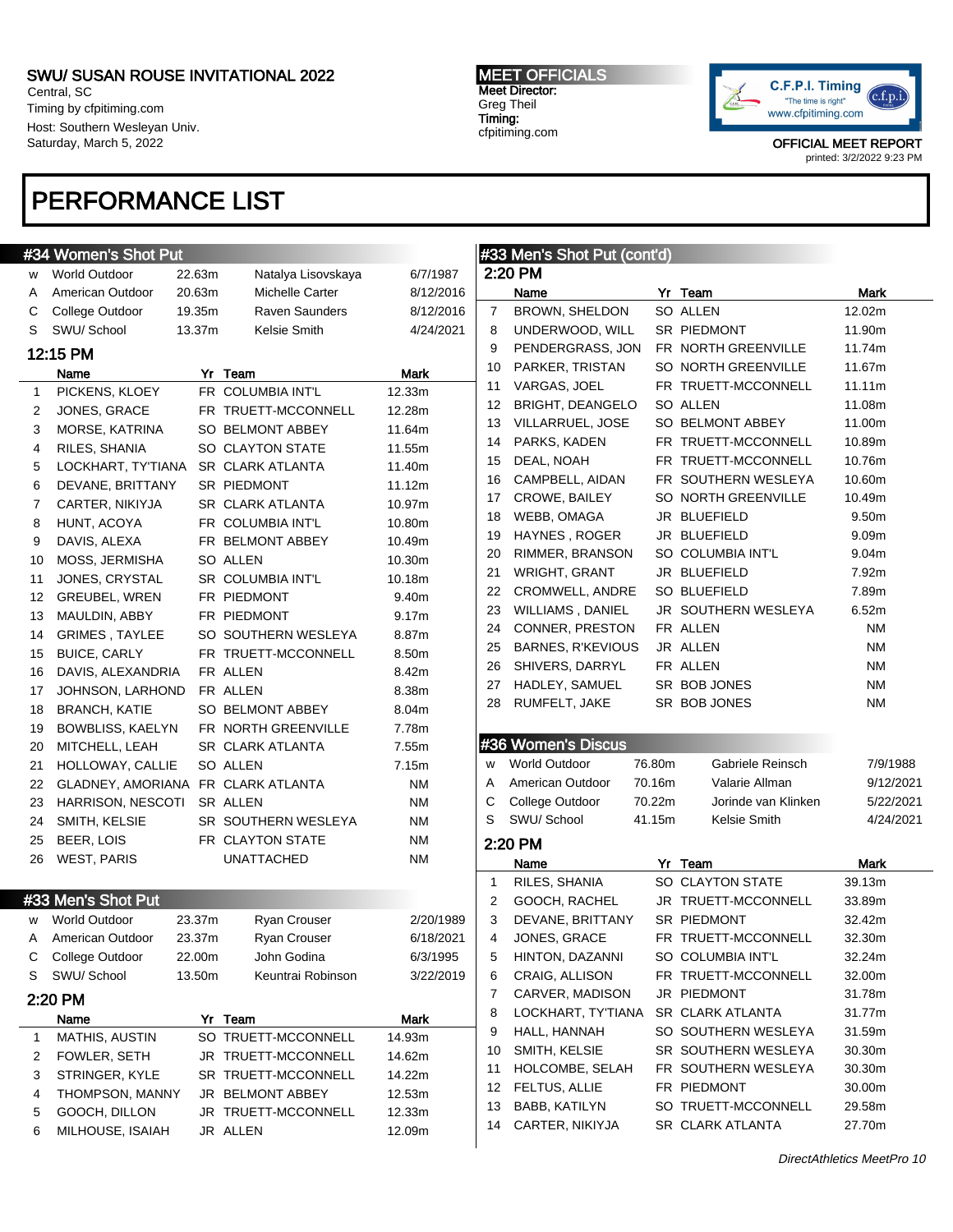Central, SC Timing by cfpitiming.com Host: Southern Wesleyan Univ. Saturday, March 5, 2022

## PERFORMANCE LIST

#### MEET OFFICIALS Meet Director: Greg Theil Timing:

cfpitiming.com



OFFICIAL MEET REPORT

printed: 3/2/2022 9:23 PM

|          | #36 Women's Discus (cont'd)       |        |                                  |                 |  |
|----------|-----------------------------------|--------|----------------------------------|-----------------|--|
| 2:20 PM  |                                   |        |                                  |                 |  |
|          | Name                              |        | Yr Team                          | Mark            |  |
| 15       | <b>BUICE, CARLY</b>               |        | FR TRUETT-MCCONNELL              | 27.50m          |  |
| 16       | MORSE, KATRINA                    |        | SO BELMONT ABBEY                 | 25.86m          |  |
| 17       | <b>BOWBLISS, KAELYN</b>           |        | FR NORTH GREENVILLE              | 25.00m          |  |
| 18       | CURTIS, NIALLA                    |        | SR BLUEFIELD                     | 20.98m          |  |
| 19       | <b>BRANCH, KATIE</b>              |        | SO BELMONT ABBEY                 | 17.42m          |  |
| 20       | MITCHELL, LEAH                    |        | SR CLARK ATLANTA                 | 17.30m          |  |
| 21       | JOHNSON, LARHOND                  |        | FR ALLEN                         | ΝM              |  |
| 22       | DAVIS, ALEXANDRIA                 |        | FR ALLEN                         | ΝM              |  |
| 23       | <b>GRUMBLES, LILLIAN</b>          |        | FR COLUMBIA INT'L                | ΝM              |  |
| 24       | HUNT, ACOYA                       |        | FR COLUMBIA INT'L                | ΝM              |  |
| 25       | DAVIS, ALEXA                      |        | FR BELMONT ABBEY                 | ΝM              |  |
| 26       | <b>WEST, PARIS</b>                |        | <b>UNATTACHED</b>                | ΝM              |  |
|          |                                   |        |                                  |                 |  |
|          | #35 Men's Discus                  |        |                                  |                 |  |
| W        | <b>World Outdoor</b>              | 74.08m | Jurgen Schult                    | 6/6/1986        |  |
| A        | American Outdoor                  | 72.34m | <b>Ben Plucknett</b>             | 7/7/1981        |  |
| С        | College Outdoor                   | 68.16m | <b>Julian Wruck</b>              | 6/1/2013        |  |
| S        | SWU/ School                       | 44.14m | Kaiser Pickney                   | 4/19/2014       |  |
|          |                                   |        |                                  |                 |  |
|          | 12:15 PM                          |        |                                  |                 |  |
|          |                                   |        |                                  |                 |  |
|          | Name                              |        | Yr Team                          | Mark            |  |
| 1        | STRINGER, KYLE                    |        | SR TRUETT-MCCONNELL              | 46.37m          |  |
| 2        | FOWLER, SETH                      |        | JR TRUETT-MCCONNELL              | 40.74m          |  |
| 3        | <b>MATHIS, AUSTIN</b>             |        | SO TRUETT-MCCONNELL              | 38.75m          |  |
| 4        | GORDY, LUKE                       |        | SO SOUTHERN WESLEYA              | 38.17m          |  |
| 5        | VILLARRUEL, JOSE                  |        | SO BELMONT ABBEY                 | 37.06m          |  |
| 6        | THOMPSON, MANNY                   |        | JR BELMONT ABBEY                 | 36.42m          |  |
| 7        | WEBB, OMAGA                       |        | JR BLUEFIELD                     | 35.10m          |  |
| 8        | GOOCH, DILLON                     |        | JR TRUETT-MCCONNELL              | 34.99m          |  |
| 9        | PARKS, KADEN                      |        | FR TRUETT-MCCONNELL              | 33.50m          |  |
| 10       | DEAL, NOAH                        |        | FR TRUETT-MCCONNELL              | 33.50m          |  |
| 11       | PARKER, TRISTAN                   |        | SO NORTH GREENVILLE              | 33.46m          |  |
| 12       | <b>BROWN, SHELDON</b>             |        | SO ALLEN                         | 33.43m          |  |
| 13       | VARGAS, JOEL                      |        | FR TRUETT-MCCONNELL              | 32.50m          |  |
| 14       | CROWE, BAILEY                     |        | SO NORTH GREENVILLE              | 27.87m          |  |
| 15       | WILLIAMS, DANIEL                  |        | JR SOUTHERN WESLEYA              | 15.95m          |  |
| 16       | MILHOUSE, ISAIAH                  |        | JR ALLEN                         | <b>NM</b>       |  |
| 17       | <b>BARNES, R'KEVIOUS</b>          |        | JR ALLEN                         | <b>NM</b>       |  |
| 18       | STEURER, GABRIEL                  |        | FR BOB JONES                     | <b>NM</b>       |  |
| 19       | PENDERGRASS, JON                  |        | FR NORTH GREENVILLE              | <b>NM</b>       |  |
| 20<br>21 | MIDDLETON, MAX<br>CROMWELL, ANDRE |        | FR BELMONT ABBEY<br>SO BLUEFIELD | <b>NM</b><br>ΝM |  |

# **#38 Women's Hammer**

|                  | <u>"~</u> | <u><b>UNION LUMBER</b></u>         |        |                         |           |
|------------------|-----------|------------------------------------|--------|-------------------------|-----------|
|                  | w         | <b>World Outdoor</b>               | 82.98m | Anita Wodarczyk         | 8/28/2016 |
|                  | Α         | American Outdoor                   | 80.31m | DeAnna Price            | 6/26/2021 |
|                  | С         | College Outdoor                    | 75.52m | Camryn Rodgers          | 6/10/2021 |
|                  | S         | SWU/ School                        | 50.23m | Kelsie Smith            | 4/24/2021 |
| 10:00 AM         |           |                                    |        |                         |           |
|                  |           | Name                               |        | Yr Team                 | Mark      |
|                  | 1         | RILES, SHANIA                      |        | SO CLAYTON STATE        | 42.49m    |
|                  | 2         | BARBEE, KATE                       |        | SR COLUMBIA INT'L       | 40.13m    |
|                  | 3         | MORSE, KATRINA                     |        | SO BELMONT ABBEY        | 38.90m    |
|                  | 4         | CARTER, NIKIYJA                    |        | <b>SR CLARK ATLANTA</b> | 37.70m    |
|                  | 5         | HALL, HANNAH                       |        | SO SOUTHERN WESLEYA     | 36.36m    |
|                  | 6         | FELTUS, ALLIE                      |        | FR PIEDMONT             | 35.00m    |
|                  | 7         | CRAIG, ALLISON                     |        | FR TRUETT-MCCONNELL     | 33.50m    |
|                  | 8         | GRIMES, TAYLEE                     |        | SO SOUTHERN WESLEYA     | 33.33m    |
|                  | 9         | HOLCOMBE, SELAH                    |        | FR SOUTHERN WESLEYA     | 33.33m    |
|                  | 10        | LOCKHART, TY'TIANA                 |        | SR CLARK ATLANTA        | 32.82m    |
|                  | 11        | MITCHELL, LEAH                     |        | SR CLARK ATLANTA        | 32.43m    |
|                  | 12        | ANDERSON, REAGHA                   |        | SO PIEDMONT             | 31.04m    |
|                  | 13        | CARVER, MADISON                    |        | JR PIEDMONT             | 27.43m    |
|                  | 14        | JEFFERY, ASHLEY                    |        | FR PIEDMONT             | 24.00m    |
|                  | 15        | GOOCH, RACHEL                      |        | JR TRUETT-MCCONNELL     | 18.20m    |
|                  | 16        | JOHNSON, LARHOND                   |        | FR ALLEN                | <b>NM</b> |
|                  | 17        | RANKIN, SHAYANNE                   |        | SR BOB JONES            | ΝM        |
|                  | 18        | <b>BLUE, CAITLIN</b>               |        | SR BOB JONES            | ΝM        |
|                  | 19        | GRUMBLES, LILLIAN                  |        | FR COLUMBIA INT'L       | ΝM        |
|                  | 20        | HINTON, DAZANNI                    |        | SO COLUMBIA INT'L       | ΝM        |
|                  | 21        | DAVIS, ALEXA                       |        | FR BELMONT ABBEY        | <b>NM</b> |
|                  | 22        | GLADNEY, AMORIANA FR CLARK ATLANTA |        |                         | <b>NM</b> |
|                  |           |                                    |        |                         |           |
| #37 Men's Hammer |           |                                    |        |                         |           |
|                  |           | 4 attempts only                    |        |                         |           |
|                  | W         | <b>World Outdoor</b>               | 86.74m | <b>Yuriy Sedykh</b>     | 8/30/1986 |
|                  | A         | American Outdoor                   | 82.71m | <b>Rudy Winkler</b>     | 6/20/2021 |
|                  | С         | College Outdoor                    | 81.94m | <b>Balazs Kiss</b>      | 5/19/1995 |
|                  | S         | SWU/ School                        | 48.66m | Keuntrai Robinson       | 3/22/2019 |
| 9:00 AM          |           |                                    |        |                         |           |
|                  |           | Name                               | Yr     | Team                    | Mark      |
|                  | 1         | JIRGENS, NOAH                      |        | UNATTACHED              | 50.00m    |
|                  | 2         | CAMPBELL, AIDAN                    |        | FR SOUTHERN WESLEYA     | 40.55m    |
|                  | 3         | HICKS, JONATHAN                    |        | JR COLUMBIA INT'L       | 40.14m    |
|                  | 4         | VILLARRUEL, JOSE                   |        | SO BELMONT ABBEY        | 25.01m    |
|                  | 5         | ANDERSON, DAVID                    |        | FR PIEDMONT             | 25.00m    |
|                  | 6         | SHIVERS, DARRYL                    |        | FR ALLEN                | <b>NM</b> |
|                  | 7         | <b>BRIGHT, DEANGELO</b>            |        | SO ALLEN                | NM        |
|                  | 8         | BROWN, SHELDON                     |        | SO ALLEN                | ΝM        |
|                  | 9         | THOMPSON, MANNY                    |        | JR BELMONT ABBEY        | ΝM        |
|                  |           |                                    |        |                         |           |